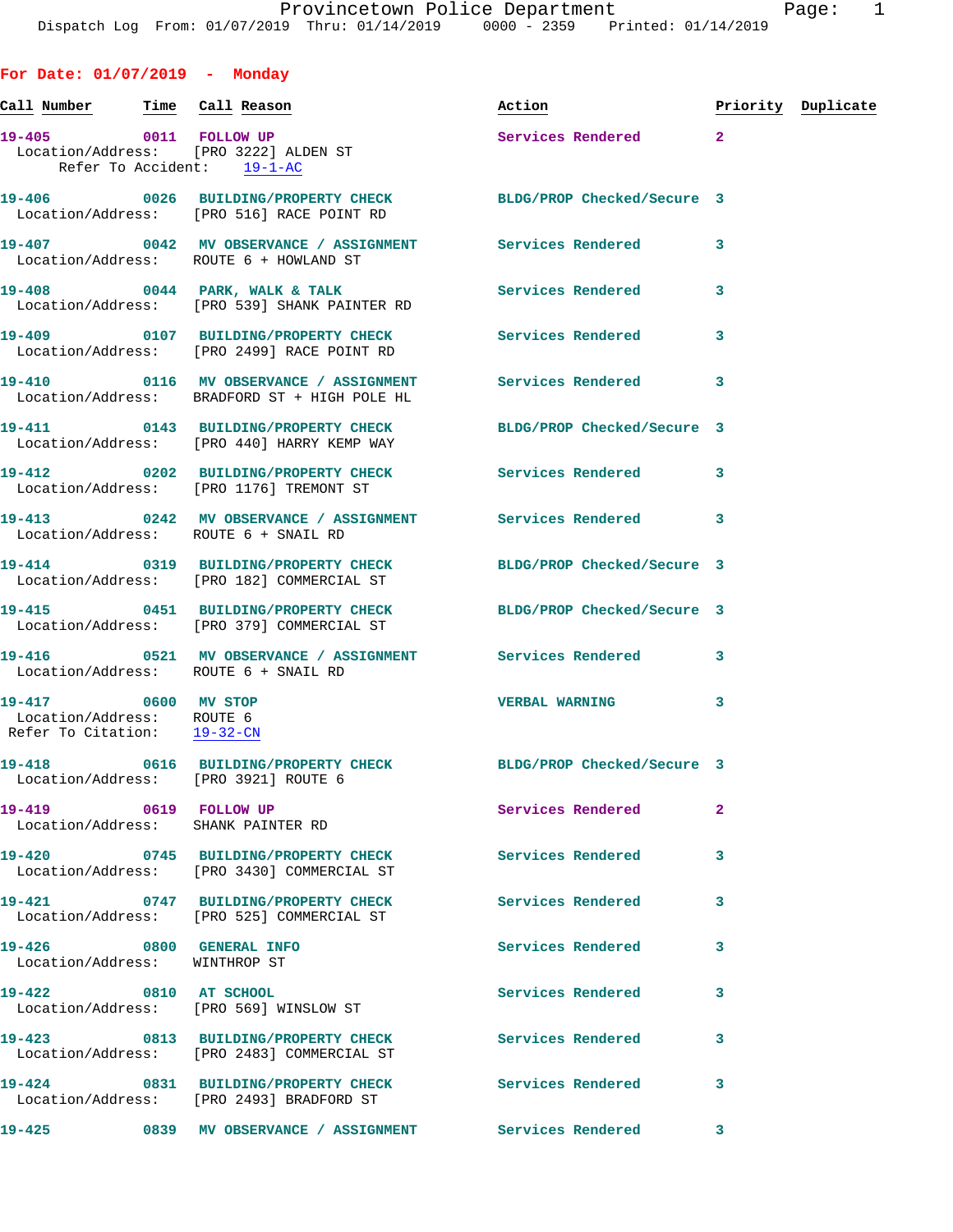|                                                                                     | Provincetown Police Department<br>Dispatch Log From: 01/07/2019 Thru: 01/14/2019 0000 - 2359 Printed: 01/14/2019 |                            |              |
|-------------------------------------------------------------------------------------|------------------------------------------------------------------------------------------------------------------|----------------------------|--------------|
| Location/Address: ROUTE 6 + SNAIL RD                                                |                                                                                                                  |                            |              |
|                                                                                     |                                                                                                                  | Services Rendered 3        |              |
| 19-429 0944 MV STOP<br>Location/Address: BRADFORD ST<br>Refer To Citation: 19-33-CN |                                                                                                                  | <b>VERBAL WARNING</b>      | 3            |
|                                                                                     | 19-430 0956 MV OBSERVANCE / ASSIGNMENT Services Rendered<br>Location/Address: [PRO 4136] BRADFORD ST             |                            | 3            |
|                                                                                     | 19-431 1021 MEDICAL EMERGENCY<br>Location/Address: [PRO 440] HARRY KEMP WAY                                      | Transported to Hospital    | $\mathbf{1}$ |
|                                                                                     | 19-432 1031 BUILDING/PROPERTY CHECK<br>Location/Address: [PRO 4136] BRADFORD ST                                  | Services Rendered          | 3            |
|                                                                                     | 19-433 1031 BUILDING/PROPERTY CHECK<br>Location/Address: [PRO 2489] BRADFORD ST                                  | Services Rendered          | 3            |
| Location/Address: ROUTE 6 + SNAIL RD                                                | 19-435 1054 MV OBSERVANCE / ASSIGNMENT Services Rendered                                                         |                            | 3            |
| Location/Address: [PRO 414] CONWELL ST<br>Refer To Arrest: 18-264-AR                | 19-436 1057 ASSIST CITIZEN                                                                                       | <b>Services Rendered</b>   | 3            |
|                                                                                     | 19-437 1118 PARK, WALK & TALK<br>Location/Address: [PRO 488] MAYFLOWER ST                                        | Services Rendered          | 3            |
|                                                                                     | 19-438 1129 ANNOYING PHONE CALLS<br>Location/Address: [PRO 112] COMMERCIAL ST                                    | SPOKEN TO                  | 3            |
| 19-439 1217 MV STOP<br>Refer To Citation: 19-34-CN                                  | Location/Address: [PRO 3670] SHANK PAINTER RD                                                                    | <b>VERBAL WARNING</b>      | 3            |
| 19-440                                                                              | 1308 BUILDING/PROPERTY CHECK Services Rendered 3<br>Location/Address: [PRO 2540] RACE POINT RD                   |                            |              |
| 19-441<br>1314                                                                      | <b>BUILDING/PROPERTY CHECK</b><br>Location/Address: [PRO 515] RACE POINT RD                                      | BLDG/PROP Checked/Secure 3 |              |
|                                                                                     | 19-442 1322 TRAFFIC CONTROL<br>Location/Address: [PRO 1665] CONWELL ST                                           | Services Rendered          | 3            |
|                                                                                     | 19-443 1350 PARK, WALK & TALK<br>Location/Address: [PRO 175] COMMERCIAL ST                                       | Services Rendered          | 3            |
|                                                                                     | 19-446 1604 PARK, WALK & TALK<br>Location/Address: [PRO 105] COMMERCIAL ST                                       | Services Rendered          | 3            |
| Location/Address: COMMERCIAL ST                                                     | 19-447 1631 MV OBSERVANCE / ASSIGNMENT Services Rendered                                                         |                            | 3            |
| 19-448 1650 MV STOP<br>Refer To Citation: 19-35-CN                                  | Location/Address: [PRO 1809] COMMERCIAL ST                                                                       | <b>VERBAL WARNING</b>      | 3            |
| Refer To Arrest: 19-6-AR                                                            | 19-449 1655 SERVE WARRANT<br>Location/Address: [PRO 641] COMMERCIAL ST                                           | Arrest(s) Made             | 3            |
|                                                                                     | 19-450 1810 MEDICAL EMERGENCY<br>Location/Address: [PRO 3670] SHANK PAINTER RD                                   | Transported to Hospital 1  |              |
|                                                                                     | 19-452 1846 MV OBSERVANCE / ASSIGNMENT Services Rendered<br>Location/Address: HOWLAND ST + BRADFORD ST           |                            | 3            |
| 19-453                                                                              | 1859 MEDICAL EMERGENCY                                                                                           | Transported to Hospital 1  |              |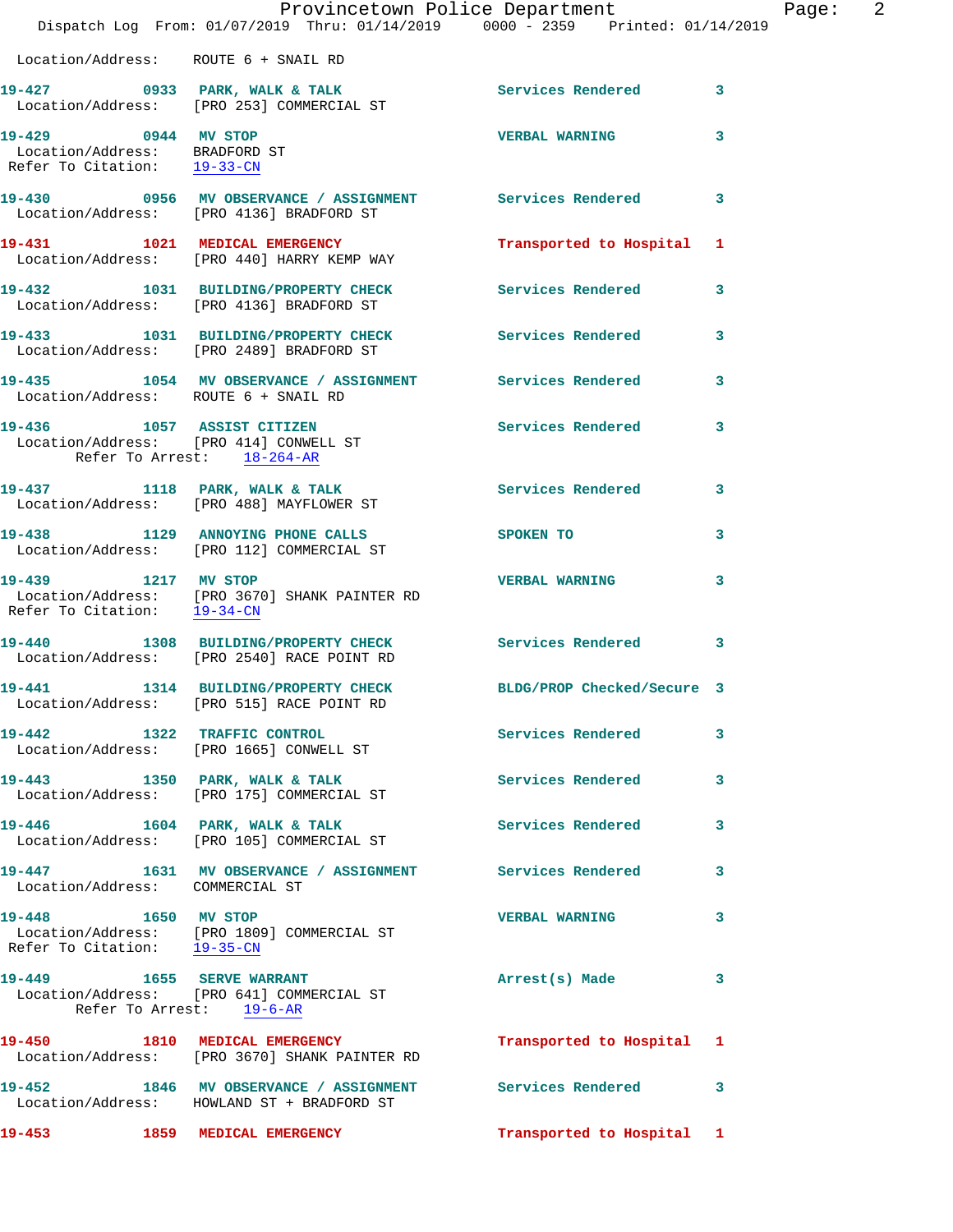|                                                                                           | Provincetown Police Department<br>Dispatch Log From: 01/07/2019 Thru: 01/14/2019 0000 - 2359 Printed: 01/14/2019           |                            |   |
|-------------------------------------------------------------------------------------------|----------------------------------------------------------------------------------------------------------------------------|----------------------------|---|
| Refer To Arrest: 19-6-AR                                                                  | Location/Address: [PRO 542] SHANK PAINTER RD                                                                               |                            |   |
| 19-454 1902 MV STOP<br>Refer To Citation: T1244245                                        | Location/Address: COMMERCIAL ST + COOK ST                                                                                  | Citation / Warning Issue 3 |   |
|                                                                                           | 19-455 1945 MV OBSERVANCE / ASSIGNMENT Services Rendered<br>Location/Address: [PRO 536] SHANK PAINTER RD                   |                            | 3 |
| Location/Address: [PRO 413] CONWELL ST                                                    | 19-456 1958 SERVICE CALL - POLICE Services Rendered                                                                        |                            | 3 |
| Location/Address: [HYA 4129] PARK ST<br>Refer To Arrest: 19-6-AR                          | 19-458 2137 ESCORT / TRANSPORT Services Rendered                                                                           |                            | 3 |
| Refer To Arrest: 19-6-AR                                                                  | 19-459 2250 MEDICAL EMERGENCY<br>Location/Address: [PRO 542] SHANK PAINTER RD                                              | <b>PATIENT REFUSAL</b>     | 1 |
|                                                                                           | 19-460 2352 BUILDING/PROPERTY CHECK BLDG/PROP Checked/Secure 3<br>Location/Address: [PRO 99] COMMERCIAL ST                 |                            |   |
| For Date: $01/08/2019$ - Tuesday                                                          |                                                                                                                            |                            |   |
|                                                                                           | 19-461 0015 ALARM - GENERAL<br>Location/Address: [PRO 1541] COMMERCIAL ST                                                  | <b>Services Rendered</b>   | 1 |
|                                                                                           | 19-462 0028 BUILDING/PROPERTY CHECK Services Rendered<br>Location/Address: [PRO 3259] MACMILLAN WHARF                      |                            | 3 |
| Location/Address: ROUTE 6 + SNAIL RD                                                      | 19-463 0045 MV OBSERVANCE / ASSIGNMENT Services Rendered                                                                   |                            | 3 |
|                                                                                           | 19-464 0052 MV OBSERVANCE / ASSIGNMENT Services Rendered<br>Location/Address: RYDER ST + BRADFORD ST                       |                            | 3 |
| 19-465 0103 MV STOP<br>Location/Address: [PRO 521] ROUTE 6<br>Refer To Citation: 19-36-CN |                                                                                                                            | <b>VERBAL WARNING</b>      | 3 |
|                                                                                           | 19-466        0211   BUILDING/PROPERTY CHECK        BLDG/PROP Checked/Secure 3<br>Location/Address: [PRO 1886] BRADFORD ST |                            |   |
|                                                                                           | 19-467 0325 BUILDING/PROPERTY CHECK<br>Location/Address: [PRO 2206] PILGRIMS LANDING                                       | <b>Services Rendered</b>   | 3 |
|                                                                                           | 19-468 0335 BUILDING/PROPERTY CHECK<br>Location/Address: [PRO 1645] HARRY KEMP WAY                                         | BLDG/PROP Checked/Secure 3 |   |
|                                                                                           | 19-469 0343 PARK, WALK & TALK<br>Location/Address: [PRO 539] SHANK PAINTER RD                                              | <b>Services Rendered</b>   | 3 |
|                                                                                           | 19-470  0356 MV OBSERVANCE / ASSIGNMENT Services Rendered<br>Location/Address: BRADFORD ST + HIGH POLE HILL                |                            | 3 |
|                                                                                           | 19-471 0417 BUILDING/PROPERTY CHECK Services Rendered<br>Location/Address: [PRO 2490] PROVINCELANDS RD                     |                            | 3 |
| 19-472 0438 FIRE - STRUCTURE                                                              | Location/Address: [PRO 394] COMMERCIAL ST                                                                                  | Extinguished               | 1 |
|                                                                                           | 19-473 0458 FIRE - MUTUAL AID<br>Location/Address: [PRO 1892] SHANK PAINTER RD                                             | Services Rendered          | 1 |
|                                                                                           | 19-475 0735 BUILDING/PROPERTY CHECK<br>Location/Address: [PRO 2494] BRADFORD ST                                            | Services Rendered          | 3 |
| 19-476                                                                                    | 0735 BUILDING/PROPERTY CHECK                                                                                               | Services Rendered          | 3 |

Page:  $3$ <br>
Page: 3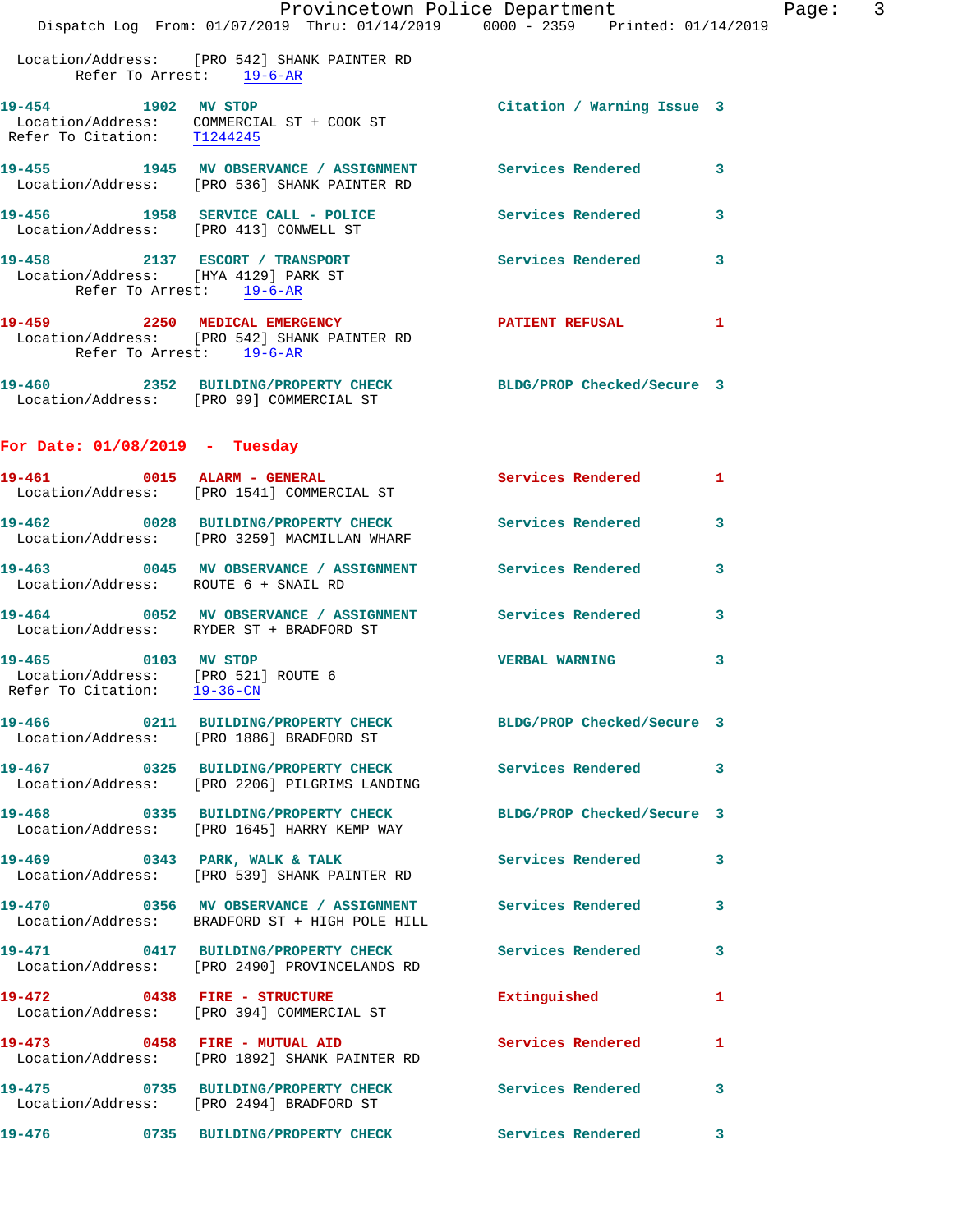|                                                           | Provincetown Police Department<br>Dispatch Log From: 01/07/2019 Thru: 01/14/2019 0000 - 2359 Printed: 01/14/2019 |                          |                |
|-----------------------------------------------------------|------------------------------------------------------------------------------------------------------------------|--------------------------|----------------|
|                                                           | Location/Address: [PRO 525] COMMERCIAL ST                                                                        |                          |                |
|                                                           | 19-477 0737 BUILDING/PROPERTY CHECK Services Rendered<br>Location/Address: [PRO 3430] COMMERCIAL ST              |                          | 3              |
|                                                           | 19-478 0747 BUILDING/PROPERTY CHECK<br>Location/Address: [PRO 526] RYDER ST EXT                                  | Services Rendered        | 3              |
|                                                           | 19-479 0747 BUILDING/PROPERTY CHECK Services Rendered<br>Location/Address: [PRO 3259] MACMILLAN WHARF            |                          | 3              |
| 19-480 0754 ANIMAL CALL                                   | Location/Address: [ORL] ROCK HARBOR RD                                                                           | Services Rendered        | $\overline{a}$ |
|                                                           | 19-481 0801 SERVICE CALL - POLICE<br>Location/Address: [PRO 569] WINSLOW ST                                      | Services Rendered        | 3              |
| Location/Address: ROUTE 6 + SNAIL RD                      | 19-482 0850 MV OBSERVANCE / ASSIGNMENT Services Rendered                                                         |                          | 3              |
|                                                           | 19-483 0936 BUILDING/PROPERTY CHECK Services Rendered<br>Location/Address: [PRO 105] COMMERCIAL ST               |                          | 3              |
|                                                           | 19-484 0947 BUILDING/PROPERTY CHECK Services Rendered<br>Location/Address: [PRO 2483] COMMERCIAL ST              |                          | 3              |
| 19-485 0949 ALARM - FIRE<br>Location/Address: BRADFORD ST |                                                                                                                  | Services Rendered        | 1              |
|                                                           | 19-486 1025 TRAFFIC CONTROL<br>Location/Address: [PRO 512] PRINCE ST                                             | <b>Services Rendered</b> | 3              |
| Location/Address: [PRO 512] PRINCE ST                     | 19-487 1056 PARK, WALK & TALK                                                                                    | Services Rendered        | 3              |
|                                                           | 19-488 1116 MEDICAL EMERGENCY<br>Location/Address: [PRO 2539] RYDER ST EXT                                       | PATIENT REFUSAL          | 1              |
|                                                           | 19-489 1133 BUILDING/PROPERTY CHECK Services Rendered<br>Location/Address: [PRO 2206] PILGRIMS LANDING           |                          | 3              |
|                                                           | 19-490 1136 LOST PROPERTY<br>Location/Address: [PRO 542] SHANK PAINTER RD                                        | <b>Services Rendered</b> |                |
|                                                           | 19-491 1147 MV OBSERVANCE / ASSIGNMENT Services Rendered<br>Location/Address: [PRO 4136] BRADFORD ST             |                          | 3              |
| Location/Address: [PRO 3287] ROUTE 6                      | 19-493 1231 BUILDING/PROPERTY CHECK                                                                              | Services Rendered        | 3              |
|                                                           | 19-494 1239 PARK, WALK & TALK<br>Location/Address: [PRO 537] SHANK PAINTER RD                                    | <b>Services Rendered</b> | 3              |
| $19 - 495$                                                | 1242 BUILDING/PROPERTY CHECK<br>Location/Address: [PRO 2481] TREMONT ST                                          | Services Rendered        | 3              |
|                                                           | 19-496 1246 BUILDING/PROPERTY CHECK<br>Location/Address: [PRO 2483] COMMERCIAL ST                                | <b>Services Rendered</b> | 3              |
| 19-497                                                    | 1257 BUILDING/PROPERTY CHECK<br>Location/Address: [PRO 2490] PROVINCELANDS RD                                    | Services Rendered        | 3              |
|                                                           | 19-498 1302 BUILDING/PROPERTY CHECK<br>Location/Address: [PRO 2493] BRADFORD ST                                  | Services Rendered        | 3              |
|                                                           | 19-499 1314 COMPLAINT - GENERAL<br>Location/Address: [PRO 1840] COMMERCIAL ST                                    | Services Rendered        | 3              |
|                                                           | 19-501 1358 ASSIST DEPARTMENT / MUTUAL AID Services Rendered                                                     |                          | 3              |

Location/Address: [PRO 397] COMMERCIAL ST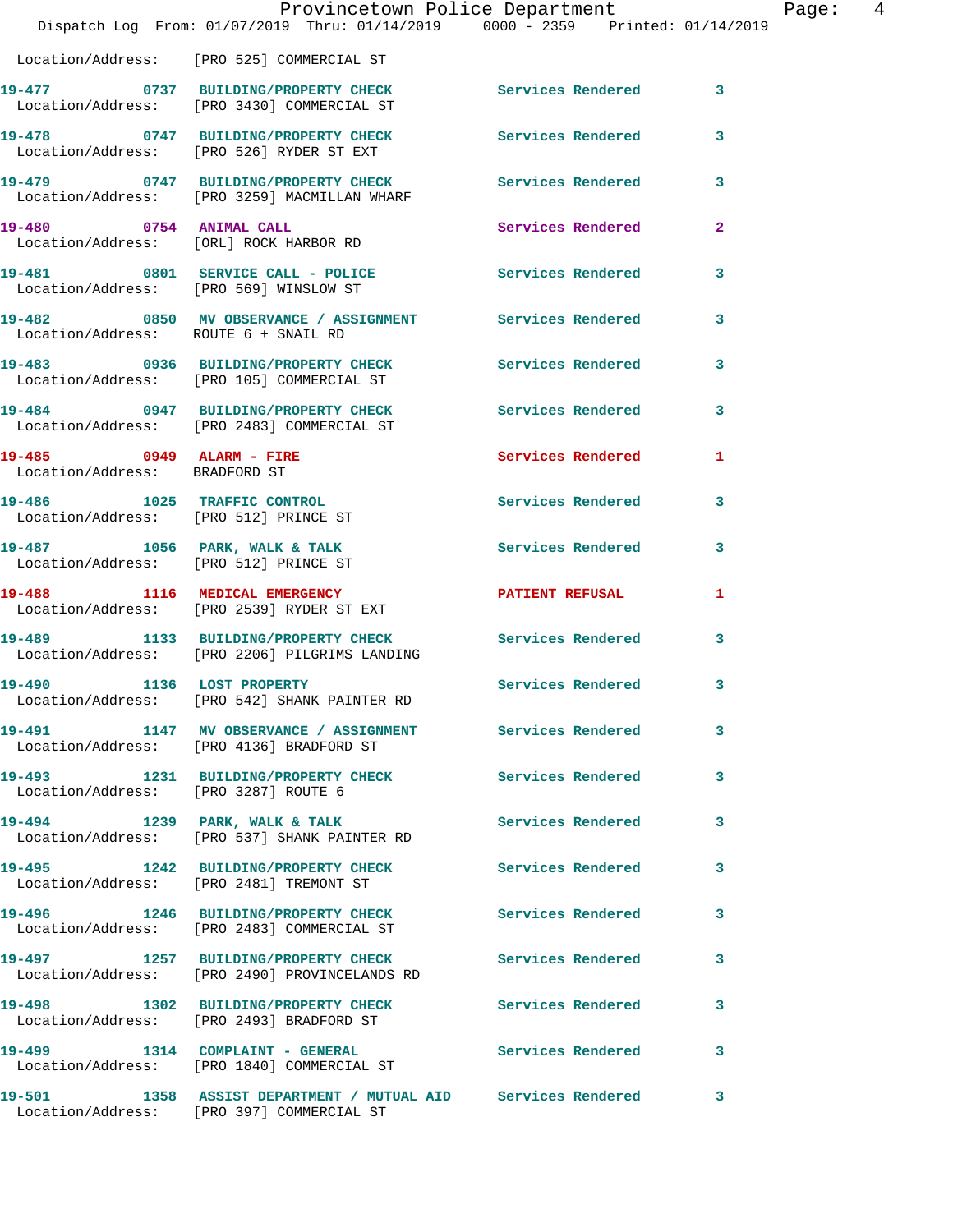Dispatch Log From: 01/07/2019 Thru: 01/14/2019 0000 - 2359 Printed: 01/14/2019 19-502 1416 MV COMPLAINT **19-502** Services Rendered 2 Location/Address: OFF CEMETERY RD Refer To Citation: 19-37-CN **19-503 1452 MEDICAL EMERGENCY Services Rendered 1**  Location/Address: [PRO 3721] MAYFLOWER ST **19-505 1513 MEDICAL EMERGENCY Transported to Hospital 1**  Location/Address: [PRO 3222] ALDEN ST **19-506 1521 MV STOP VERBAL WARNING 3**  Location/Address: [PRO 2513] ROUTE 6 Refer To Citation: 19-38-CN **19-507 1528 BUILDING/PROPERTY CHECK Services Rendered 3**  Location/Address: [PRO 3165] RACE POINT RD **19-508 1529 BUILDING/PROPERTY CHECK Services Rendered 3**  Location/Address: [PRO 2540] RACE POINT RD **19-509 1532 BUILDING/PROPERTY CHECK Services Rendered 3**  Location/Address: [PRO 517] RACE POINT RD **19-511 1533 BUILDING/PROPERTY CHECK Services Rendered 3**  Location/Address: [PRO 2499] RACE POINT RD 19-512 1533 PARK, WALK & TALK 3 Services Rendered 3 Location/Address: [PRO 105] COMMERCIAL ST **19-513 1536 BUILDING/PROPERTY CHECK Services Rendered 3**  Location/Address: [PRO 2551] PROVINCELANDS RD **19-514 1551 MV STOP VERBAL WARNING 3**  Location/Address: [PRO 521] ROUTE 6 Refer To Citation: 19-39-CN **19-515 1606 MEDICAL EMERGENCY Transported to Hospital 1**  Location/Address: [PRO 193] COMMERCIAL ST **19-516 1630 MV OBSERVANCE / ASSIGNMENT Services Rendered 3**  Location/Address: [PRO 2521] ROUTE 6 **19-517 1634 MV STOP VERBAL WARNING 3**  Location/Address: [PRO 521] ROUTE 6 Refer To Citation: 19-40-CN **19-518 1714 MV STOP VERBAL WARNING 3**  Location/Address: [PRO 2518] ROUTE 6 Refer To Citation: 19-41-CN **19-519 1838 MV STOP VERBAL WARNING 3**  Location/Address: [PRO 2518] ROUTE 6 Refer To Citation: 19-42-CN **19-520 1840 MEDICAL EMERGENCY Services Rendered 1**  Location/Address: [PRO 3222] ALDEN ST **19-521 1849 MV OBSERVANCE / ASSIGNMENT Services Rendered 3**  Location/Address: [PRO 2277] BRADFORD ST 19-522 1916 BAR CHECK Services Rendered 3 Location/Address: [PRO 399] COMMERCIAL ST **19-523 2029 BUILDING/PROPERTY CHECK Services Rendered 3**  Location/Address: [PRO 2490] PROVINCELANDS RD **19-524 2036 BUILDING/PROPERTY CHECK BLDG/PROP Checked/Secure 3**  Location/Address: [PRO 394] COMMERCIAL ST **19-525 2048 BUILDING/PROPERTY CHECK Services Rendered 3**  Location/Address: [PRO 521] ROUTE 6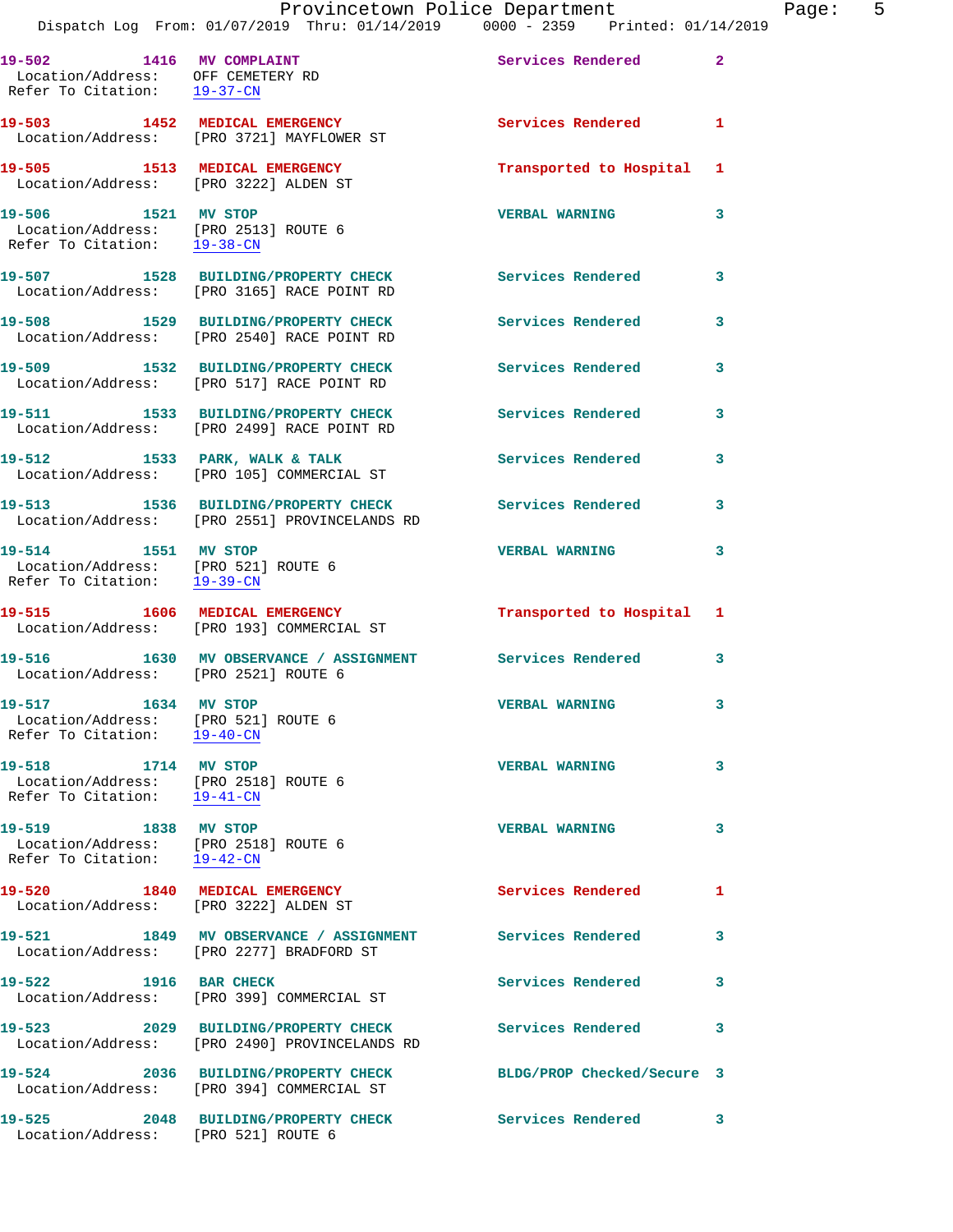|                                                    | Dispatch Log From: 01/07/2019 Thru: 01/14/2019 0000 - 2359 Printed: 01/14/2019                                 | Provincetown Police Department | Page: 6      |
|----------------------------------------------------|----------------------------------------------------------------------------------------------------------------|--------------------------------|--------------|
| 19-526 2118 MV STOP<br>Refer To Citation: 19-43-CN | Location/Address: RYDER ST + BRADFORD ST                                                                       | VERBAL WARNING 3               |              |
|                                                    | 19-527 2350 MV OBSERVANCE / ASSIGNMENT Services Rendered<br>Location/Address: BRADFORD ST + STANDISH ST        |                                | $\mathbf{3}$ |
|                                                    | 19-528 2358 BUILDING/PROPERTY CHECK Services Rendered 3<br>Location/Address: [PRO 564] BAYBERRY AVE            |                                |              |
| For Date: $01/09/2019$ - Wednesday                 |                                                                                                                |                                |              |
|                                                    | 19-529 0037 BUILDING/PROPERTY CHECK BLDG/PROP Checked/Secure 3<br>Location/Address: [PRO 182] COMMERCIAL ST    |                                |              |
|                                                    | 19-531 0053 PARK, WALK & TALK<br>Location/Address: [PRO 2194] COMMERCIAL ST                                    | Services Rendered 3            |              |
|                                                    | 19-530 0115 MV OBSERVANCE / ASSIGNMENT Services Rendered 3<br>Location/Address: BRADFORD ST + HOWLAND ST       |                                |              |
|                                                    | 19-532 0118 BUILDING/PROPERTY CHECK<br>Location/Address: [PRO 1989] COMMERCIAL ST                              | BLDG/PROP Checked/Secure 3     |              |
| 19-533 0126 ASSIST CITIZEN                         | Location/Address: [PRO 3296] SHANK PAINTER RD                                                                  | Services Rendered              | $\mathbf{3}$ |
|                                                    | 19-534 0149 MV OBSERVANCE / ASSIGNMENT Services Rendered<br>Location/Address: [PRO 530] SHANK PAINTER RD       |                                | $\mathbf{3}$ |
|                                                    | 19-535 0152 BUILDING/PROPERTY CHECK Services Rendered<br>Location/Address: [PRO 75] CAPTAIN BERTIES WAY        |                                | $\mathbf{3}$ |
|                                                    | 19-536 0236 BUILDING/PROPERTY CHECK Services Rendered 3<br>Location/Address: [PRO 526] RYDER ST EXT            |                                |              |
|                                                    | 19-537 0244 BUILDING/PROPERTY CHECK<br>Location/Address: [PRO 488] MAYFLOWER ST                                | BLDG/PROP Checked/Secure 3     |              |
| Location/Address: [PRO 569] WINSLOW ST             | 19-538 0258 BUILDING/PROPERTY CHECK BLDG/PROP Checked/Secure 3                                                 |                                |              |
|                                                    | 19-539 0317 BUILDING/PROPERTY CHECK Services Rendered 3<br>Location/Address: [PRO 3259] MACMILLAN WHARF        |                                |              |
|                                                    | 19-540 0437 BUILDING/PROPERTY CHECK BLDG/PROP Checked/Secure 3<br>Location/Address: [PRO 545] SHANK PAINTER RD |                                |              |
|                                                    | 19-541 0514 BUILDING/PROPERTY CHECK Services Rendered 3<br>Location/Address: [PRO 2898] JEROME SMITH RD        |                                |              |
|                                                    | $19-542$ 0544 PARK, WALK & TALK<br>Location/Address: [PRO 539] SHANK PAINTER RD                                | Services Rendered 3            |              |
|                                                    | 19-543 0602 PARK, WALK & TALK<br>Location/Address: [PRO 516] RACE POINT RD                                     | <b>Services Rendered</b>       | $\mathbf{3}$ |
| 19-545 0806 AT SCHOOL                              | Location/Address: [PRO 569] WINSLOW ST                                                                         | Services Rendered 3            |              |
|                                                    | 19-546 0813 MV OBSERVANCE / ASSIGNMENT Services Rendered 3<br>Location/Address: [PRO 3430] COMMERCIAL ST       |                                |              |
|                                                    | 19-547 0842 BUILDING/PROPERTY CHECK BLDG/PROP Checked/Secure 3<br>Location/Address: [PRO 1638] COMMERCIAL ST   |                                |              |
| Location/Address: ROUTE 6 + SNAIL RD               | 19-548 0913 MV OBSERVANCE / ASSIGNMENT Services Rendered 3                                                     |                                |              |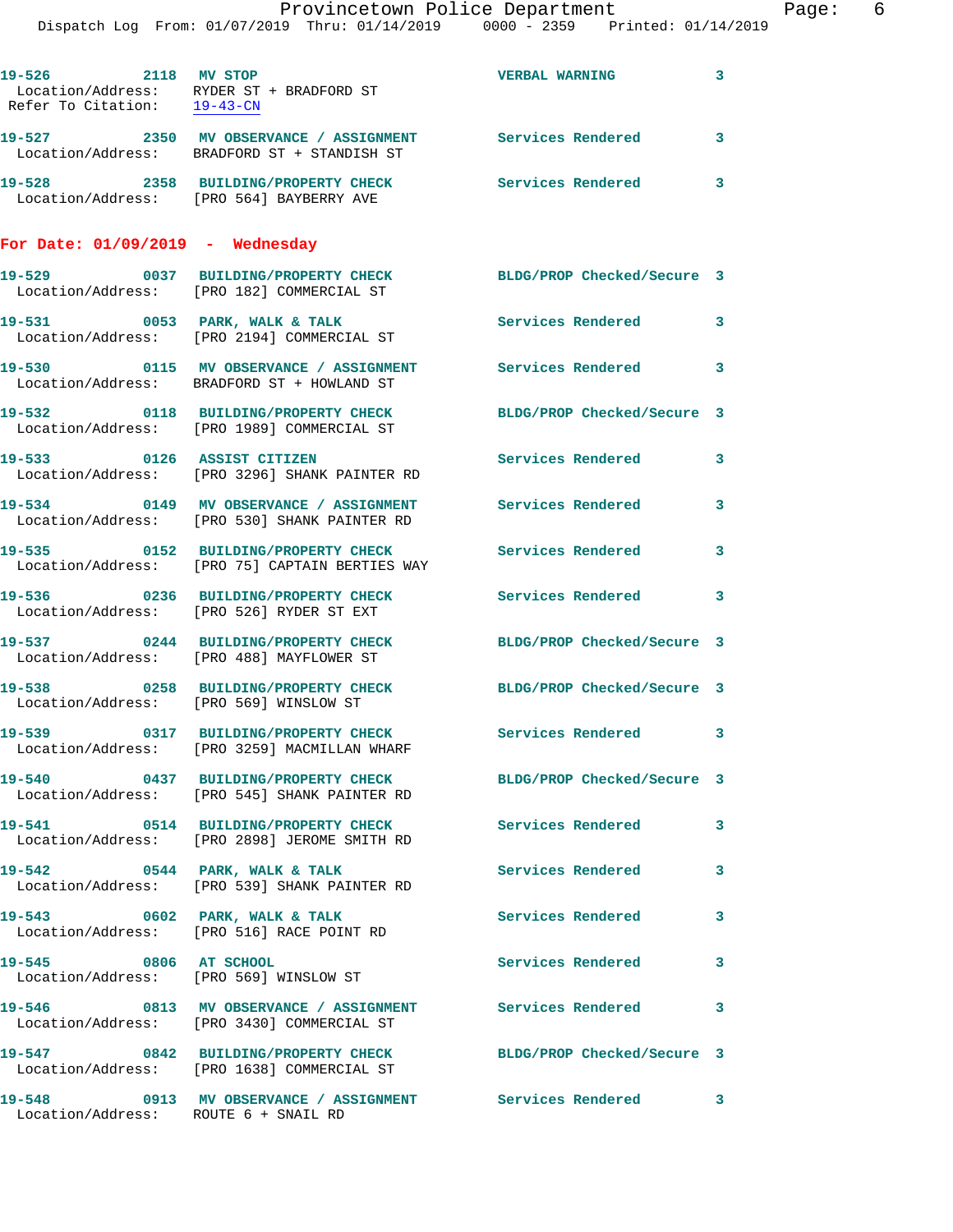|                                                    |  |  | Provincetown Police Department  |  | Page: |  |
|----------------------------------------------------|--|--|---------------------------------|--|-------|--|
| Dispatch Log From: $01/07/2019$ Thru: $01/14/2019$ |  |  | 0000 - 2359 Printed: 01/14/2019 |  |       |  |

**19-549 0927 MV STOP VERBAL WARNING 3** 

 Location/Address: ROUTE 6 + SNAIL RD Refer To Citation: 19-44-CN **19-550 0928 BUILDING/PROPERTY CHECK BLDG/PROP Checked/Secure 3**  Location/Address: [PRO 3317] CEMETERY RD **19-551 0929 BUILDING/PROPERTY CHECK BLDG/PROP Checked/Secure 3**  Location/Address: [PRO 3318] CEMETERY RD 19-564 0930 ANIMAL CALL SPOKEN TO 2 Location/Address: SHANK PAINTER RD + BRADFORD ST **19-552 0946 ESCORT / TRANSPORT Services Rendered 3**  Location/Address: [PRO 1645] HARRY KEMP WAY **19-553 1011 MV OBSERVANCE / ASSIGNMENT Services Rendered 3**  Location/Address: [PRO 1969] BRADFORD ST **19-554 1013 MV STOP VERBAL WARNING 3**  Location/Address: [PRO 57] BRADFORD ST Refer To Citation: 19-45-CN **19-555 1018 ALARM - FIRE False Alarm 1**  Location/Address: COMMERCIAL ST **19-556 1024 BUILDING/PROPERTY CHECK BLDG/PROP Checked/Secure 3**  Location/Address: [PRO 2206] PILGRIMS LANDING **19-557 1034 TRAFFIC CONTROL Services Rendered 3**  Location/Address: [PRO 537] SHANK PAINTER RD **19-558 1038 B & E / BURGLARY SPOKEN TO 2**  Location/Address: [PRO 3247] PEARL ST **19-559 1119 PARK, WALK & TALK Services Rendered 3**  Location/Address: [PRO 516] RACE POINT RD 19-560 1122 ANIMAL CALL **19-560** Services Rendered 2 Location/Address: [PRO 2645] SHANK PAINTER RD **19-561 1149 ANIMAL CALL Services Rendered 2**  Location/Address: [PRO 3296] SHANK PAINTER RD **19-562 1200 MV DISABLED Services Rendered 2**  Location/Address: ROUTE 6 **19-563 1228 MV OBSERVANCE / ASSIGNMENT Services Rendered 3**  Location/Address: BRADFORD ST + STANDISH ST **19-566 1351 MV STOP VERBAL WARNING 3**  Location/Address: [PRO 943] HARRY KEMP WAY Refer To Citation: 19-46-CN 19-567 1358 911 - GENERAL SPOKEN TO 1 Location/Address: [PRO 182] COMMERCIAL ST **19-569 1510 MV OBSERVANCE / ASSIGNMENT Services Rendered 3**  Location/Address: ROUTE 6 + SNAIL RD **19-570 1528 MV STOP VERBAL WARNING 3**  Location/Address: ROUTE 6 Refer To Citation: 19-47-CN **19-571 1556 BUILDING/PROPERTY CHECK Services Rendered 3**  Location/Address: [PRO 3247] PEARL ST 19-572 1618 PARK, WALK & TALK **Services Rendered** 3 Location/Address: [PRO 105] COMMERCIAL ST **19-573 1640 MV STOP VERBAL WARNING 3**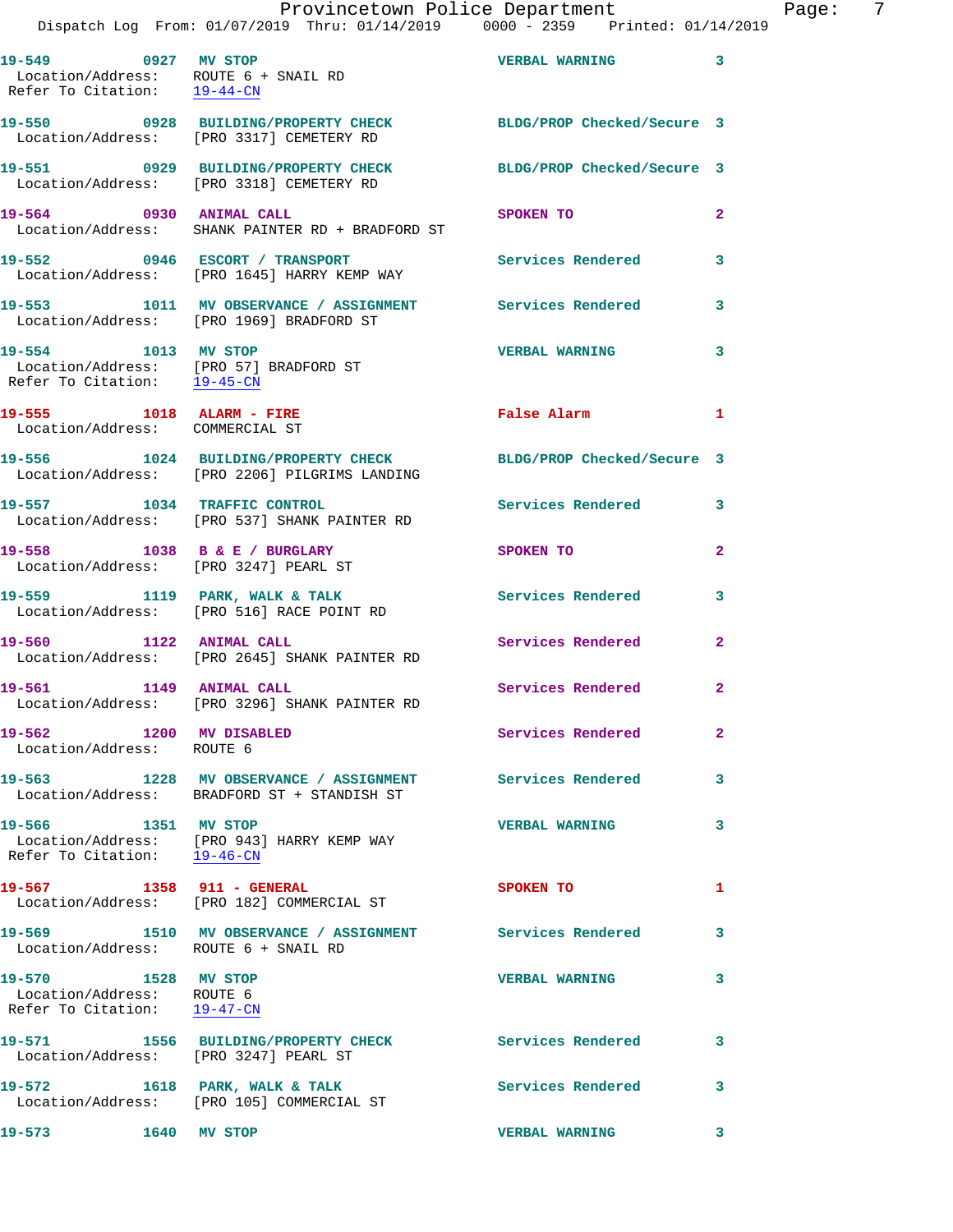## Provincetown Police Department Page: 8

 Location/Address: [PRO 3296] SHANK PAINTER RD Refer To Citation:  $\frac{19-48-CN}{ }$ 

**19-574 1654 MV STOP Citation / Warning Issue 3**  Location/Address: [PRO 1848] COMMERCIAL ST Refer To Citation: 19-49-CN Refer To Citation: T1244270

**19-575 1832 MEDICAL EMERGENCY Transported to Hospital 1**  Location/Address: [PRO 440] HARRY KEMP WAY **19-577 1844 MV OBSERVANCE / ASSIGNMENT Services Rendered 3**  Location/Address: [PRO 537] SHANK PAINTER RD

**19-578 1849 BUILDING/PROPERTY CHECK Services Rendered 3**  Location/Address: [PRO 521] ROUTE 6 **19-580 1947 MEDICAL EMERGENCY Transported to Hospital 1**  Location/Address: [PRO 3954] WILLOW DR

**19-581 1947 ALARM - GENERAL False Alarm 1**  Location/Address: [PRO 440] HARRY KEMP WAY **19-582 2022 ANIMAL CALL Could Not Locate 2**  Location/Address: [PRO 3259] MACMILLAN WHARF **19-583 2109 BUILDING/PROPERTY CHECK Services Rendered 3** 

 Location/Address: [PRO 515] RACE POINT RD **19-584 2110 BUILDING/PROPERTY CHECK Services Rendered 3**  Location/Address: [PRO 2499] RACE POINT RD

**19-585 2111 BUILDING/PROPERTY CHECK Services Rendered 3**  Location/Address: [PRO 517] RACE POINT RD **19-586 2117 BUILDING/PROPERTY CHECK Services Rendered 3**  Location/Address: [PRO 2490] PROVINCELANDS RD **19-587 2146 MV OBSERVANCE / ASSIGNMENT Services Rendered 3** 

## **For Date: 01/10/2019 - Thursday**

Location/Address: [PRO 539] SHANK PAINTER RD

|                                       | 19-588       0018  MV OBSERVANCE / ASSIGNMENT      Services Rendered<br>Location/Address: BRADFORD ST + RYDER ST |                            | $\overline{3}$          |
|---------------------------------------|------------------------------------------------------------------------------------------------------------------|----------------------------|-------------------------|
| Location/Address: ROUTE 6 + SNAIL RD  | 19-589 0018 MV OBSERVANCE / ASSIGNMENT Services Rendered                                                         |                            | $\overline{\mathbf{3}}$ |
|                                       | 19-590 0024 BUILDING/PROPERTY CHECK BLDG/PROP Checked/Secure 3<br>Location/Address: [PRO 530] SHANK PAINTER RD   |                            |                         |
|                                       | 19-591 0116 MV OBSERVANCE / ASSIGNMENT Services Rendered 3<br>Location/Address: JOHNSON ST + BRADFORD ST         |                            |                         |
| Location/Address: [PRO 512] PRINCE ST | 19-592 0123 BUILDING/PROPERTY CHECK                                                                              | BLDG/PROP Checked/Secure 3 |                         |
|                                       | 19-593 0124 BUILDING/PROPERTY CHECK<br>Location/Address: [PRO 2540] RACE POINT RD                                | Services Rendered 3        |                         |
| Location/Address: [PRO 3247] PEARL ST | 19-594 0135 BUILDING/PROPERTY CHECK BLDG/PROP Checked/Secure 3                                                   |                            |                         |
|                                       | 19-595 		 0205 BUILDING/PROPERTY CHECK Services Rendered<br>Location/Address: [PRO 2490] PROVINCELANDS RD        |                            | $\mathbf{3}$            |
| 19-596 0214 ALARM - GENERAL           | Location/Address: [PRO 394] COMMERCIAL ST                                                                        | <b>Services Rendered</b>   | $\mathbf{1}$            |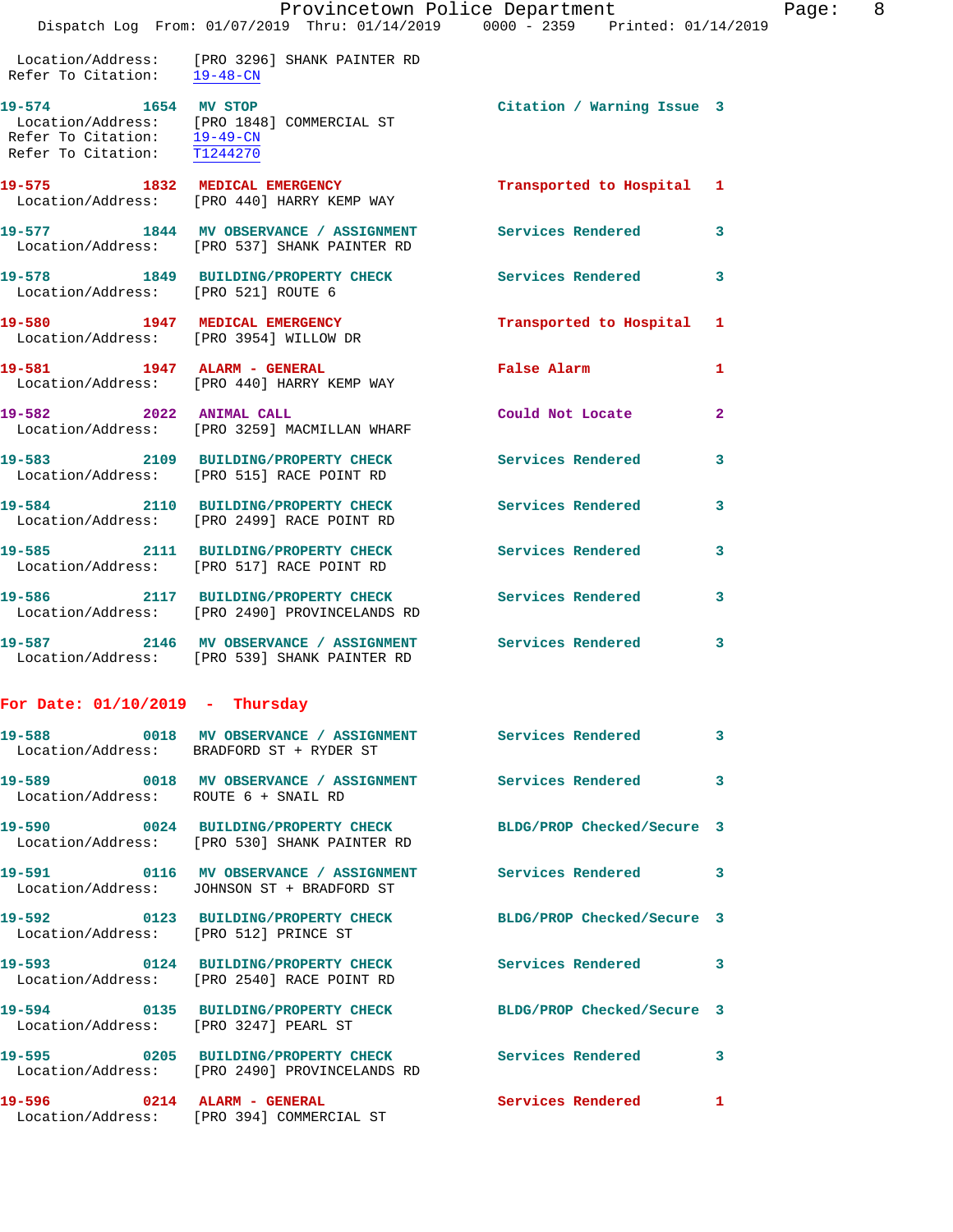|                                                              | Provincetown Police Department<br>Dispatch Log From: 01/07/2019 Thru: 01/14/2019 0000 - 2359 Printed: 01/14/2019 |                           | Page: 9      |
|--------------------------------------------------------------|------------------------------------------------------------------------------------------------------------------|---------------------------|--------------|
| Location/Address: ROUTE 6 + HOWLAND ST                       | 19-597 6220 MV OBSERVANCE / ASSIGNMENT Services Rendered 3                                                       |                           |              |
|                                                              | 19-598 0227 BUILDING/PROPERTY CHECK Services Rendered 3<br>Location/Address: [PRO 3259] MACMILLAN WHARF          |                           |              |
|                                                              | 19-599 0323 BUILDING/PROPERTY CHECK BLDG/PROP Checked/Secure 3<br>Location/Address: [PRO 3030] TIN PAN ALLEY RD  |                           |              |
|                                                              | 19-600 0330 BUILDING/PROPERTY CHECK BLDG/PROP Checked/Secure 3<br>Location/Address: [PRO 2898] JEROME SMITH RD   |                           |              |
| 19-601 0445 MV STOP<br>Refer To Citation: 19-50-CN           | Location/Address: THISTLEMORE RD + BRADFORD ST                                                                   | VERBAL WARNING 3          |              |
|                                                              | 19-602 0516 BUILDING/PROPERTY CHECK BLDG/PROP Checked/Secure 3<br>Location/Address: [PRO 444] HIGH POLE HILL     |                           |              |
| Location/Address: ROUTE 6 + HOWLAND ST                       | 19-603 6520 MV OBSERVANCE / ASSIGNMENT Services Rendered 3                                                       |                           |              |
|                                                              | 19-604 0537 MV OBSERVANCE / ASSIGNMENT Services Rendered<br>Location/Address: SHANK PAINTER RD + PROVINCE RD     |                           | 3            |
|                                                              | 19-605 0644 MEDICAL EMERGENCY PATIENT REFUSAL<br>Location/Address: [PRO 1466] COMMERCIAL ST                      |                           | 1            |
| Location/Address: [PRO 3440] ROUTE 6                         | 19-606 60654 MV OBSERVANCE / ASSIGNMENT Services Rendered                                                        |                           | 3            |
| 19-607 0814 AT SCHOOL                                        | Location/Address: [PRO 569] WINSLOW ST                                                                           | <b>Services Rendered</b>  | 3            |
|                                                              | 19-610 0940 SERVE SUMMONS<br>Location/Address: [PRO 1516] BRADFORD ST                                            | Could Not Locate          | 3            |
| 19-612 1005 HAZARDS<br>Location/Address: KINGS WAY           |                                                                                                                  | Services Rendered         | $\mathbf{2}$ |
|                                                              | 19-613 1029 HARASSMENT / THREATS<br>Location/Address: [PRO 1885] FRANKLIN ST                                     | SPOKEN TO                 | 2            |
|                                                              | 19-614 1037 MV COMPLAINT<br>Location/Address: ROUTE 6 + SHANK PAINTER RD                                         | Could Not Locate          | $\mathbf{2}$ |
| 19-615 1051 LOST PROPERTY<br>Location/Address: COMMERCIAL ST |                                                                                                                  | SPOKEN TO                 | 3            |
|                                                              | 19-616 1114 911 - GENERAL<br>Location/Address: [PRO 3296] SHANK PAINTER RD                                       | SPOKEN TO                 | $\mathbf{1}$ |
|                                                              | 19-617 1214 MEDICAL EMERGENCY<br>Location/Address: [PRO 3222] ALDEN ST                                           | Transported to Hospital 1 |              |
|                                                              | 19-618 1225 MV OBSERVANCE / ASSIGNMENT Services Rendered 3<br>Location/Address: [PRO 4136] BRADFORD ST           |                           |              |
| 19-620 1254 MV DISABLED                                      | Location/Address: [PRO 396] COMMERCIAL ST                                                                        | Services Rendered         | 2            |
| 19-621 1350 DISORDERLY                                       | Location/Address: [PRO 182] COMMERCIAL ST                                                                        | SPOKEN TO                 | 1            |
|                                                              | 19-622 1409 FOLLOW UP<br>Location/Address: [PRO 182] COMMERCIAL ST                                               | SPOKEN TO                 | $\mathbf{2}$ |
| 19-623 1412 LOST PROPERTY                                    | Location/Address: [PRO 182] COMMERCIAL ST                                                                        | SPOKEN TO                 | 3            |
| 19-625                                                       | 1508 LARCENY / FORGERY / FRAUD SPOKEN TO                                                                         |                           | $\mathbf{2}$ |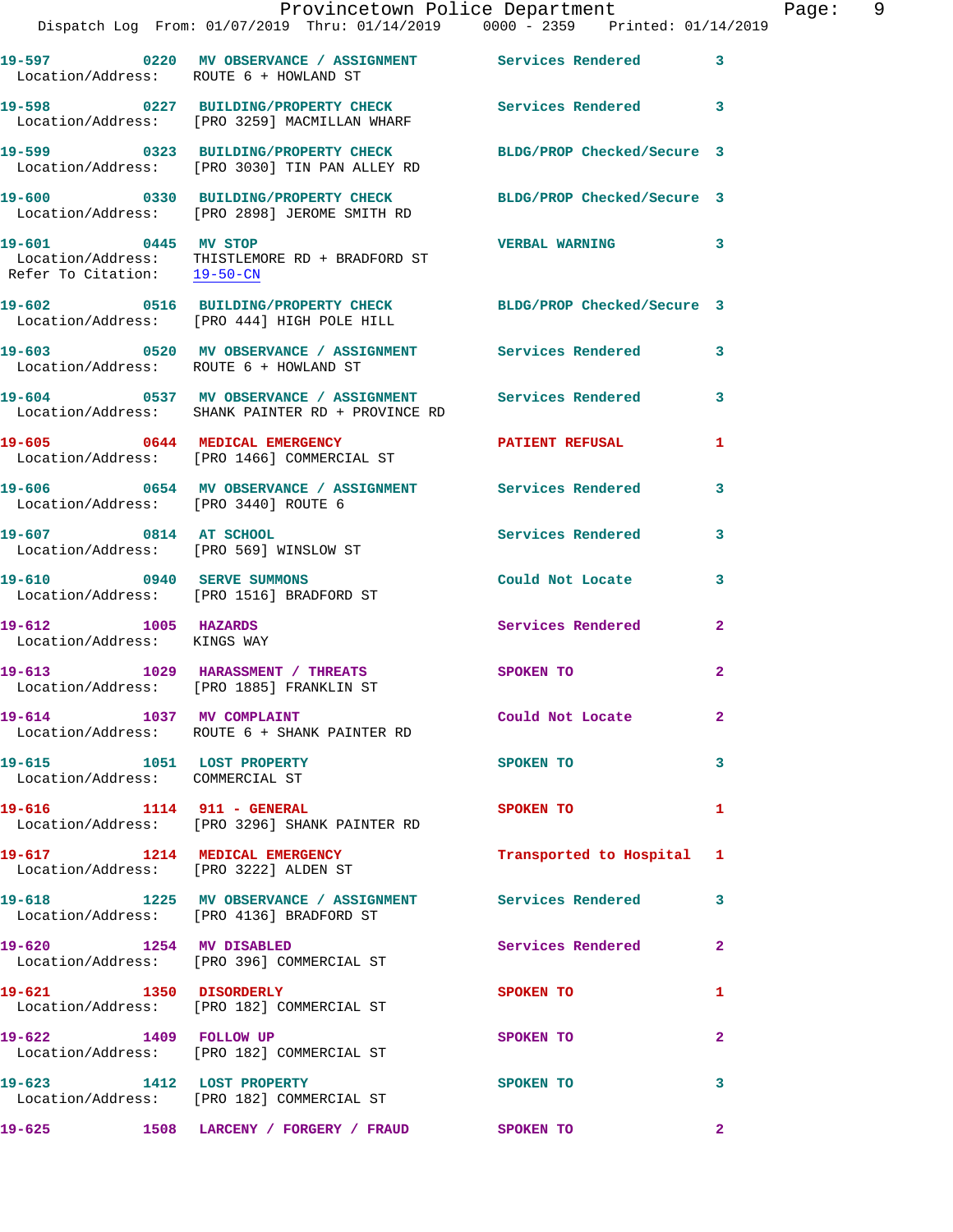|                                                                                           | Provincetown Police Department<br>Dispatch Log From: 01/07/2019 Thru: 01/14/2019 0000 - 2359 Printed: 01/14/2019 |                            |                         |
|-------------------------------------------------------------------------------------------|------------------------------------------------------------------------------------------------------------------|----------------------------|-------------------------|
| Location/Address: WASHINGTON AVE                                                          |                                                                                                                  |                            |                         |
|                                                                                           | 19-626 1528 SERVE SUMMONS<br>Location/Address: [PRO 1516] BRADFORD ST                                            | Could Not Locate           | 3                       |
| Location/Address: [PRO 3440] ROUTE 6                                                      | 19-627 1545 MV OBSERVANCE / ASSIGNMENT Services Rendered                                                         |                            | 3                       |
|                                                                                           | 19-628 1607 SERVICE CALL - POLICE<br>Location/Address: [PRO 488] MAYFLOWER ST                                    | SPOKEN TO                  | 3                       |
|                                                                                           | 19-629 1636 PARK, WALK & TALK<br>Location/Address: [PRO 105] COMMERCIAL ST                                       | Services Rendered          | 3                       |
| Location/Address: [PRO 3247] PEARL ST                                                     | 19-630 1645 BUILDING/PROPERTY CHECK BLDG/PROP Checked/Secure 3                                                   |                            |                         |
| 19-631 1754 MV STOP<br>Location/Address: [PRO 521] ROUTE 6<br>Refer To Citation: 19-51-CN |                                                                                                                  | <b>VERBAL WARNING</b>      | 3                       |
| Location/Address: [PRO 521] ROUTE 6                                                       | 19-632 1802 BUILDING/PROPERTY CHECK Services Rendered                                                            |                            | 3                       |
| 19-633 1828 SERVE SUMMONS                                                                 | Location/Address: [PRO 1516] BRADFORD ST                                                                         | Could Not Locate           | 3                       |
|                                                                                           | 19-634 1847 BUILDING/PROPERTY CHECK BLDG/PROP Checked/Secure 3<br>Location/Address: [PRO 539] SHANK PAINTER RD   |                            |                         |
| 19-635 1851 HAZARDS                                                                       | Location/Address: [PRO 3176] COMMERCIAL ST                                                                       | Referred to Other Agency 2 |                         |
| 19-636 1933 HAZARDS                                                                       | Location/Address: FRANKLIN ST + COMMERCIAL ST                                                                    | Services Rendered          | $\overline{\mathbf{2}}$ |
|                                                                                           | 19-637 2111 BUILDING/PROPERTY CHECK<br>Location/Address: [PRO 517] RACE POINT RD                                 | <b>Services Rendered</b>   | 3                       |
|                                                                                           | 19-638 2115 BUILDING/PROPERTY CHECK<br>Location/Address: [PRO 2499] RACE POINT RD                                | Services Rendered          | 3                       |
|                                                                                           | 19-639 2118 BUILDING/PROPERTY CHECK<br>Location/Address: [PRO 515] RACE POINT RD                                 | Services Rendered          | 3                       |
| 19-640 2118 MEDICAL EMERGENCY                                                             | Location/Address: [PRO 658] MOZART AVE                                                                           | Services Rendered          | 1                       |
|                                                                                           | 19-641 2124 BUILDING/PROPERTY CHECK<br>Location/Address: [PRO 2540] RACE POINT RD                                | Services Rendered          | 3                       |
|                                                                                           | 19-642 2125 MV OBSERVANCE / ASSIGNMENT<br>Location/Address: [PRO 537] SHANK PAINTER RD                           | <b>Services Rendered</b>   | 3                       |
| Location/Address: ROUTE 6 + SNAIL RD                                                      | 19-643 2147 MV OBSERVANCE / ASSIGNMENT                                                                           | <b>Services Rendered</b>   | 3                       |
| For Date: $01/11/2019$ - Friday                                                           |                                                                                                                  |                            |                         |
|                                                                                           | 19-644 0031 BUILDING/PROPERTY CHECK<br>Location/Address: [PRO 75] CAPTAIN BERTIES WAY                            | BLDG/PROP Checked/Secure 3 |                         |
| 19-645                                                                                    | 0052 MV OBSERVANCE / ASSIGNMENT Services Rendered<br>Location/Address: BRADFORD ST + STANDISH ST                 |                            | 3                       |
|                                                                                           | 19-646 0054 BUILDING/PROPERTY CHECK<br>Location/Address: [PRO 2483] COMMERCIAL ST                                | BLDG/PROP Checked/Secure 3 |                         |

**19-647 0134 BUILDING/PROPERTY CHECK BLDG/PROP Checked/Secure 3** 

Location/Address: [PRO 3247] PEARL ST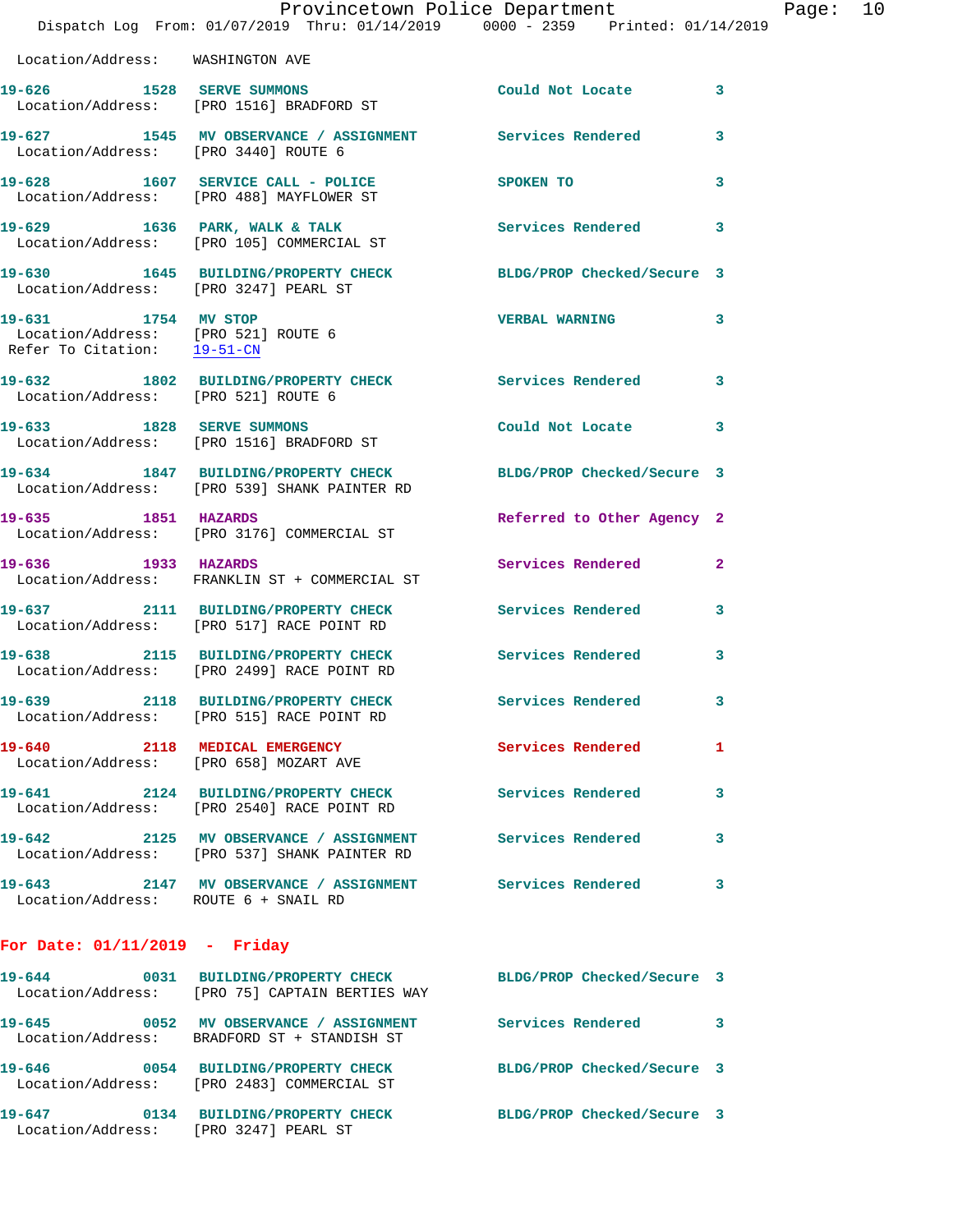|                                                                                           | 19-648 0155 BUILDING/PROPERTY CHECK<br>Location/Address: [PRO 3259] MACMILLAN WHARF                                    | Services Rendered 3        |              |
|-------------------------------------------------------------------------------------------|------------------------------------------------------------------------------------------------------------------------|----------------------------|--------------|
|                                                                                           | 19-649 0205 BUILDING/PROPERTY CHECK<br>Location/Address: [PRO 530] SHANK PAINTER RD                                    | BLDG/PROP Checked/Secure 3 |              |
|                                                                                           | 19-650 0222 BUILDING/PROPERTY CHECK<br>Location/Address: [PRO 2977] COMMERCIAL ST                                      | BLDG/PROP Checked/Secure 3 |              |
|                                                                                           | 19-651 6223 MV OBSERVANCE / ASSIGNMENT Services Rendered 3<br>Location/Address: BRADFORD ST + HOWLAND ST               |                            |              |
| 19-652 0228 MEDICAL EMERGENCY                                                             | Location/Address: [PRO 1734] HOLWAY AVE                                                                                | Transported to Hospital 1  |              |
| 19-653 0238 MV STOP                                                                       | Location/Address: [PRO 1895] BRADFORD ST<br>Refer To Citation: 19-52-CN                                                | <b>VERBAL WARNING</b>      | 3            |
| Location/Address: [PRO 3222] ALDEN ST                                                     | 19-655 0350 MEDICAL EMERGENCY                                                                                          | Services Rendered 1        |              |
|                                                                                           | 19-656 6 0538 MV OBSERVANCE / ASSIGNMENT 6 Services Rendered 3<br>Location/Address: SHANK PAINTER RD + JEROME SMITH RD |                            |              |
|                                                                                           | 19-657 0554 BUILDING/PROPERTY CHECK<br>Location/Address: [PRO 2499] RACE POINT RD                                      | BLDG/PROP Checked/Secure 3 |              |
| 19-658 0754 AT SCHOOL                                                                     | Location/Address: [PRO 569] WINSLOW ST                                                                                 | Services Rendered 3        |              |
| 19-659 0812 HAZARDS                                                                       | Location/Address: [PRO 1552] COMMERCIAL ST                                                                             | Referred to Other Agency 2 |              |
|                                                                                           | 19-660 0837 PARK, WALK & TALK<br>Location/Address: [PRO 488] MAYFLOWER ST                                              | <b>Services Rendered</b> 3 |              |
|                                                                                           | 19-661 0852 PARK, WALK & TALK<br>Location/Address: [PRO 2623] COMMERCIAL ST                                            | Services Rendered 3        |              |
|                                                                                           | 19-662 0903 BUILDING/PROPERTY CHECK BLDG/PROP Checked/Secure 3<br>Location/Address: [PRO 2206] PILGRIMS LANDING        |                            |              |
|                                                                                           | 19-663 0912 PARKED MV COMPLAINT<br>Location/Address: PEARL ST + COMMERCIAL ST                                          | <b>GONE ON ARRIVAL</b>     | $\mathbf{2}$ |
| 19-664 0914 FOLLOW UP<br>Refer To Accident: 19-1-AC                                       | Location/Address: [PRO 175] COMMERCIAL ST                                                                              | <b>Services Rendered</b>   | $\mathbf{2}$ |
|                                                                                           | Location/Address: [PRO 2277] BRADFORD ST                                                                               |                            | 3            |
| 19-667<br>Location/Address: [PRO 3440] ROUTE 6                                            | 0941 MV OBSERVANCE / ASSIGNMENT                                                                                        | <b>Services Rendered</b>   | 3            |
| 19-668 0952 MV STOP<br>Location/Address: [PRO 521] ROUTE 6<br>Refer To Citation: 19-53-CN |                                                                                                                        | <b>VERBAL WARNING</b>      | 3            |
| 19-669 1006 MV STOP                                                                       | Location/Address: CONWELL ST + HARRY KEMP WAY<br>Refer To Citation: $19-54-CN$                                         | <b>VERBAL WARNING</b>      | 3            |
| Location/Address: [PRO 3287] ROUTE 6                                                      | 19-670 1007 BUILDING/PROPERTY CHECK                                                                                    | BLDG/PROP Checked/Secure 3 |              |
| 19-672                                                                                    | 1011 PARK, WALK & TALK                                                                                                 | Services Rendered 3        |              |

Location/Address: [PRO 537] SHANK PAINTER RD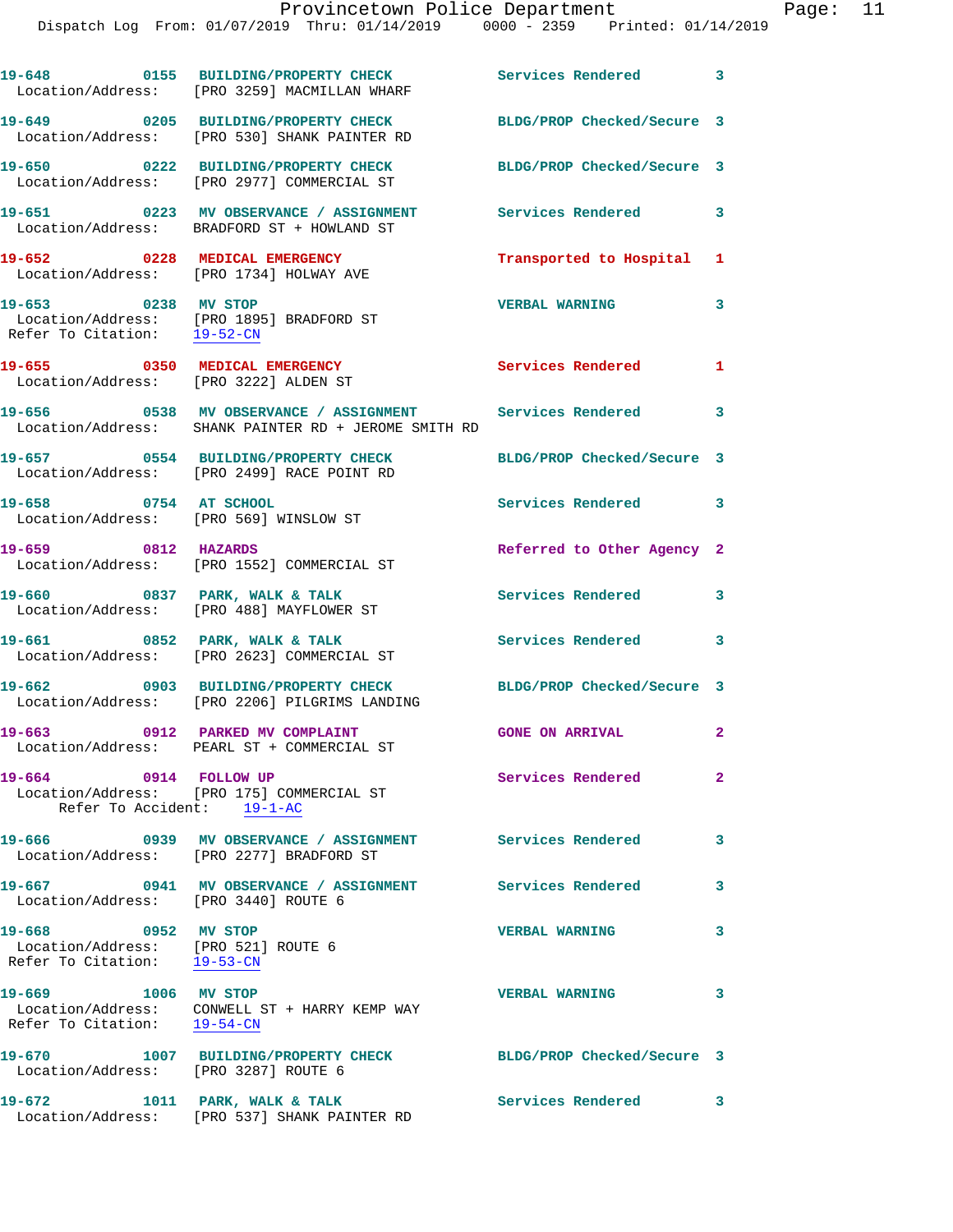|                                                                        | Provincetown Police Department<br>Dispatch Log From: 01/07/2019 Thru: 01/14/2019 0000 - 2359 Printed: 01/14/2019   |                          |                |
|------------------------------------------------------------------------|--------------------------------------------------------------------------------------------------------------------|--------------------------|----------------|
|                                                                        | 19-671 1013 PARK, WALK & TALK<br>Location/Address: [PRO 440] HARRY KEMP WAY                                        | Services Rendered        | 3              |
| 19-673 1033 MEDICAL EMERGENCY<br>Location/Address: [PRO 3222] ALDEN ST |                                                                                                                    | Transported to Hospital  | 1              |
|                                                                        | 19-674 1049 ANIMAL CALL<br>Location/Address: [PRO 516] RACE POINT RD                                               | Services Rendered        | $\mathbf{2}$   |
|                                                                        | 19-675 1100 HARASSMENT / THREATS<br>Location/Address: [PRO 542] SHANK PAINTER RD                                   | SPOKEN TO                | 2              |
|                                                                        | 19-676 1203 PARK, WALK & TALK<br>Location/Address: [PRO 537] SHANK PAINTER RD                                      | Services Rendered        | 3              |
|                                                                        | 19-678 1225 SERVE PROTECTION ORDER<br>Location/Address: [PRO 2977] COMMERCIAL ST                                   | SPOKEN TO                | $\mathbf{2}$   |
| 19-679 1243 FOLLOW UP<br>Refer To Accident: 19-1-AC                    | Location/Address: [PRO 2728] COMMERCIAL ST                                                                         | Services Rendered        | $\overline{a}$ |
|                                                                        | 19-680 1303 ALARM - GENERAL<br>Location/Address: [PRO 1952] COMMERCIAL ST                                          | <b>Services Rendered</b> | 1              |
|                                                                        | 19-681 1320 BUILDING/PROPERTY CHECK BLDG/PROP Checked/Secure 3<br>Location/Address: [PRO 519] RACE POINT RD        |                          |                |
|                                                                        | 19-682 1351 LANDLORD / TENANT<br>Location/Address: [PRO 246] COMMERCIAL ST                                         | <b>SPOKEN TO</b>         | $\mathbf{2}$   |
|                                                                        | 19-684 1425 SERVICE CALL - POLICE 2008 Services Rendered<br>Location/Address: [PRO 542] SHANK PAINTER RD           |                          | 3              |
|                                                                        | 19-685 1507 SERVICE CALL - POLICE<br>Location/Address: [PRO 542] SHANK PAINTER RD                                  | <b>Services Rendered</b> | 3              |
| Location/Address: [PRO 27] BRADFORD ST                                 | 19-686 1538 SERVE PROTECTION ORDER                                                                                 | Could Not Locate         | $\mathbf{2}$   |
|                                                                        | 19-687 1556 LANDLORD / TENANT<br>Location/Address: [PRO 246] COMMERCIAL ST                                         | <b>SPOKEN TO</b>         | $\overline{a}$ |
| 19-689 1615 MV HIT & RUN                                               | Location/Address: [PRO 440] HARRY KEMP WAY                                                                         | SPOKEN TO                | $\mathbf{2}$   |
|                                                                        | 19-690 1621 ASSIST DEPARTMENT / MUTUAL AID Referred to Other Agency 3<br>Location/Address: [PRO 290] COMMERCIAL ST |                          |                |
| 19-691 1643 MEDICAL EMERGENCY<br>Location/Address: [PRO 3222] ALDEN ST |                                                                                                                    | <b>Services Rendered</b> | 1              |
| Location/Address: ROUTE 6 + SNAIL RD                                   | 19-692 1710 MV OBSERVANCE / ASSIGNMENT Services Rendered                                                           |                          | 3              |
| 19-693 1717 MV STOP<br>Refer To Citation: T1244246                     | Location/Address: [PRO 1796] BRADFORD ST                                                                           | <b>Vehicle Towed</b>     | 3              |
|                                                                        | 19-694 1804 SERVICE CALL - POLICE<br>Location/Address: [PRO 246] COMMERCIAL ST                                     | <b>Services Rendered</b> | 3              |
|                                                                        | 19-695 1856 BUILDING/PROPERTY CHECK<br>Location/Address: [PRO 3259] MACMILLAN WHARF                                | Services Rendered        | 3              |
|                                                                        | 19-696 1909 BUILDING/PROPERTY CHECK<br>Location/Address: [PRO 2483] COMMERCIAL ST                                  | Services Rendered        | 3              |
|                                                                        | 19-697 1924 MV OBSERVANCE / ASSIGNMENT Services Rendered<br>Location/Address: BRADFORD ST + HOWLAND ST             |                          | 3              |

Page: 12<br><sup>19</sup>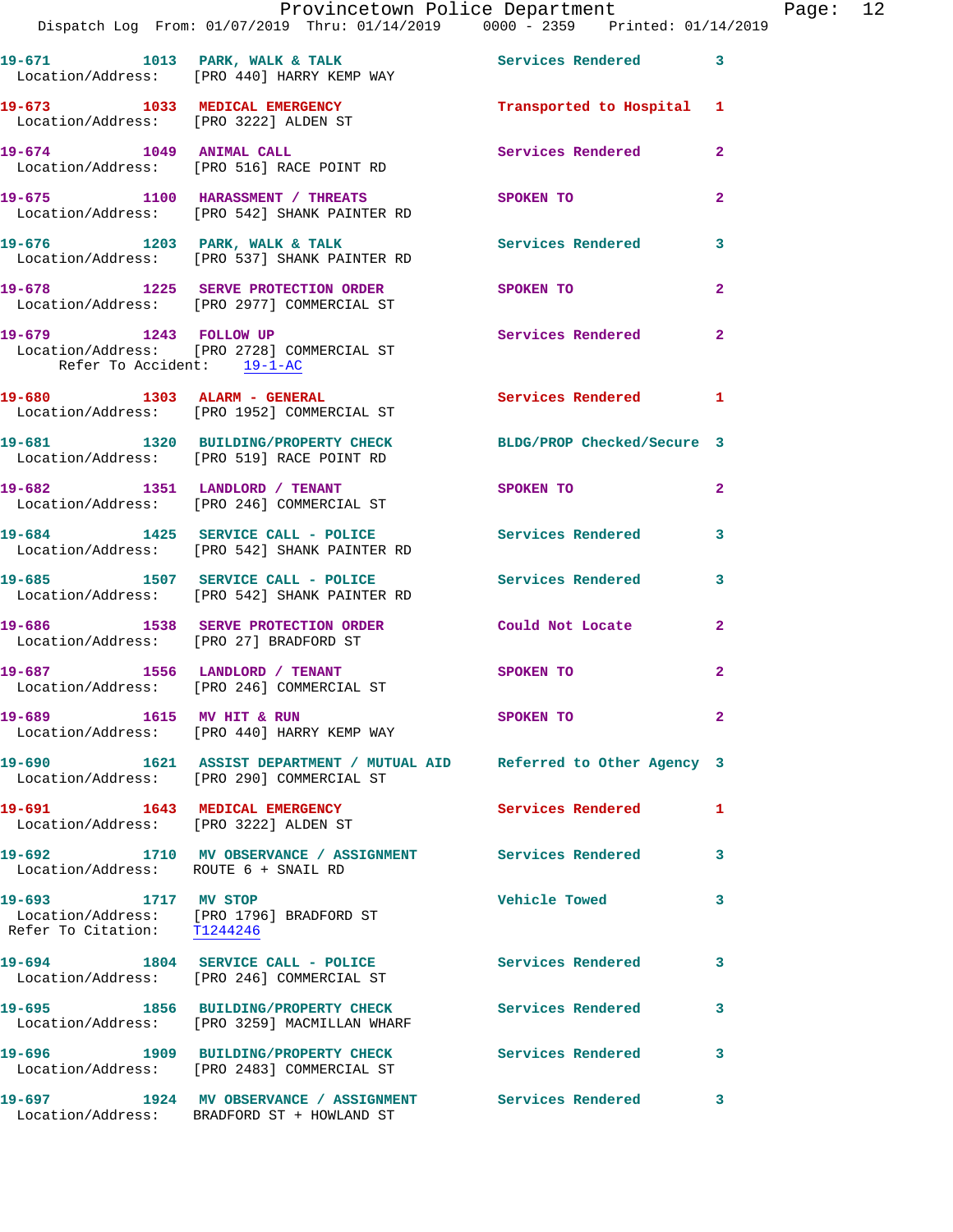| 19-698 1948 MV STOP<br>Refer To Citation: 19-55-CN | Location/Address: COMMERCIAL ST + ANTHONY ST                                                                     | <b>VERBAL WARNING</b>      | 3                       |
|----------------------------------------------------|------------------------------------------------------------------------------------------------------------------|----------------------------|-------------------------|
| 19-699 2028 MV DISABLED                            | Location/Address: [PRO 537] SHANK PAINTER RD                                                                     | Services Rendered          | $\overline{\mathbf{2}}$ |
|                                                    | 19-700 2042 BUILDING/PROPERTY CHECK<br>Location/Address: [PRO 515] RACE POINT RD                                 | <b>Services Rendered</b>   | 3                       |
|                                                    | 19-702 2047 BUILDING/PROPERTY CHECK<br>Location/Address: [PRO 517] RACE POINT RD                                 | Services Rendered          | 3                       |
|                                                    | 19-701 2049 BUILDING/PROPERTY CHECK<br>Location/Address: [PRO 2499] RACE POINT RD                                | Services Rendered          | 3                       |
| 19-703                                             | 2100 MV OBSERVANCE / ASSIGNMENT Services Rendered<br>Location/Address: [PRO 3440] ROUTE 6                        |                            | 3                       |
|                                                    | 19-704 2127 BUILDING/PROPERTY CHECK<br>Location/Address: [PRO 3165] RACE POINT RD                                | BLDG/PROP Checked/Secure 3 |                         |
|                                                    | 19-705 2128 BUILDING/PROPERTY CHECK<br>Location/Address: TIN PAN ALLEY RD                                        | Services Rendered          | 3                       |
|                                                    | 19-706 2131 BUILDING/PROPERTY CHECK<br>Location/Address: [PRO 2540] RACE POINT RD                                | <b>Services Rendered</b>   | 3                       |
| 19-707 2132 BAR CHECK                              | Location/Address: [PRO 399] COMMERCIAL ST                                                                        | Services Rendered          | 3                       |
|                                                    | 19-708 2135 BUILDING/PROPERTY CHECK<br>Location/Address: [PRO 2490] PROVINCELANDS RD                             | Services Rendered          | 3                       |
|                                                    | 19-709 2146 MV OBSERVANCE / ASSIGNMENT<br>Location/Address: SHANK PAINTER RD + JEROME SMITH RD                   | <b>Services Rendered</b>   | 3                       |
| 19-710 2159 MV STOP<br>Refer To Citation: 19-56-CN | Location/Address: COMMERCIAL ST + CENTER ST                                                                      | <b>VERBAL WARNING</b>      | 3                       |
| 19-711 2207 MV STOP                                | Location/Address: WINSLOW ST + MAYFLOWER ST<br>Refer To Citation: 19-57-CN                                       | <b>VERBAL WARNING</b>      | 3                       |
|                                                    | 19-712 2214 HAZARDS<br>Location/Address: [PRO 3222] ALDEN ST                                                     | Services Rendered          |                         |
|                                                    | 19-713 2349 BUILDING/PROPERTY CHECK<br>Location/Address: [PRO 2540] RACE POINT RD                                | Services Rendered          | 3                       |
|                                                    | 19-714 2351 BUILDING/PROPERTY CHECK<br>Location/Address: [PRO 3030] TIN PAN ALLEY RD                             | Services Rendered          | 3                       |
| For Date: $01/12/2019$ - Saturday                  |                                                                                                                  |                            |                         |
|                                                    | 19-715 0007 BY-LAW VIOLATION<br>Location/Address: [PRO 3176] COMMERCIAL ST                                       | Extinguished               | 2                       |
|                                                    | 19-716 0029 BUILDING/PROPERTY CHECK<br>Location/Address: [PRO 2483] COMMERCIAL ST                                | BLDG/PROP Checked/Secure 3 |                         |
|                                                    | 19-717 0032 MV OBSERVANCE / ASSIGNMENT Services Rendered<br>Location/Address: [PRO 94] BRADFORD ST               |                            | 3                       |
|                                                    | 19-718 0053 MV OBSERVANCE / ASSIGNMENT Services Rendered<br>Location/Address: SHANK PAINTER RD + JEROME SMITH RD |                            | 3                       |

**19-719 0144 BUILDING/PROPERTY CHECK BLDG/PROP Checked/Secure 3**  Location/Address: [PRO 2977] COMMERCIAL ST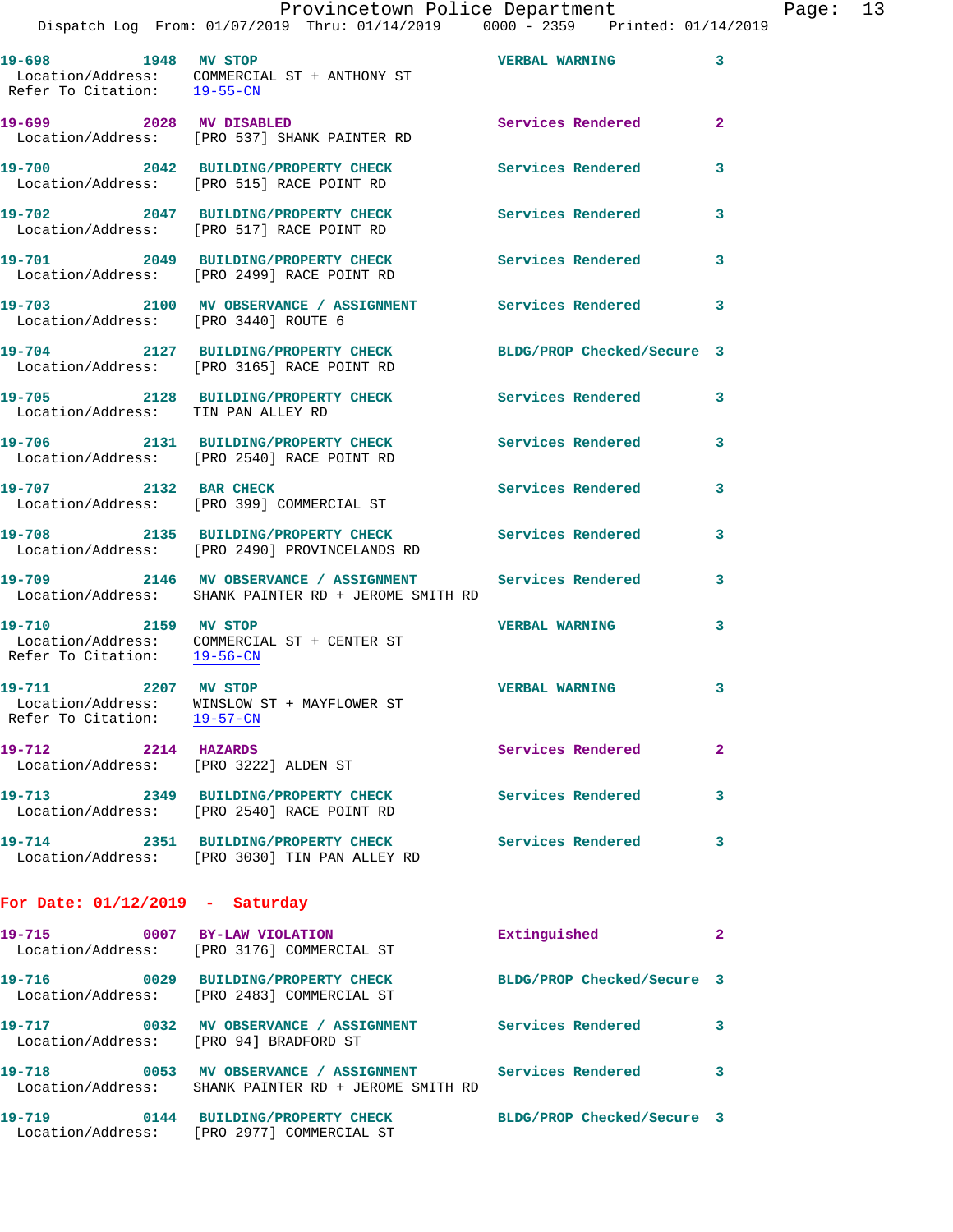|                                                                                           | 19-720 0243 BUILDING/PROPERTY CHECK<br>Location/Address: [PRO 3259] MACMILLAN WHARF                              | BLDG/PROP Checked/Secure 3 |              |
|-------------------------------------------------------------------------------------------|------------------------------------------------------------------------------------------------------------------|----------------------------|--------------|
| 19-721 0302 MEDICAL EMERGENCY<br>Location/Address: [PRO 3222] ALDEN ST                    |                                                                                                                  | <b>PATIENT REFUSAL</b>     | 1            |
| 19-722<br>Location/Address: ROUTE 6 + SNAIL RD                                            | 0452 MV OBSERVANCE / ASSIGNMENT Services Rendered                                                                |                            | 3            |
| 19-723 0456 MV STOP<br>Location/Address: [PRO 521] ROUTE 6<br>Refer To Citation: 19-58-CN |                                                                                                                  | <b>VERBAL WARNING</b>      | 3            |
|                                                                                           | 19-724 0504 BUILDING/PROPERTY CHECK BLDG/PROP Checked/Secure 3<br>Location/Address: [PRO 1778] SHANK PAINTER RD  |                            |              |
|                                                                                           | 19-725 0523 MV OBSERVANCE / ASSIGNMENT Services Rendered<br>Location/Address: JEROME SMITH RD + SHANK PAINTER RD |                            | 3            |
|                                                                                           | $19-726$ 0604 PARK, WALK & TALK<br>Location/Address: [PRO 539] SHANK PAINTER RD                                  | Services Rendered          | 3            |
|                                                                                           | 19-727 0609 BUILDING/PROPERTY CHECK<br>Location/Address: [PRO 519] RACE POINT RD                                 | BLDG/PROP Checked/Secure 3 |              |
| Location/Address: [PRO 3287] ROUTE 6                                                      | 19-728 0810 BUILDING/PROPERTY CHECK                                                                              | BLDG/PROP Checked/Secure 3 |              |
| 19-729 0826 ASSIST CITIZEN<br>Location/Address: COMMERCIAL ST                             |                                                                                                                  | <b>Services Rendered</b>   | 3            |
|                                                                                           | 19-730 0846 BUILDING/PROPERTY CHECK<br>Location/Address: [PRO 3259] MACMILLAN WHARF                              | Services Rendered          | 3            |
| 19-731 0903 PET PANTRY                                                                    | Location/Address: [PRO 3296] SHANK PAINTER RD                                                                    | Services Rendered          | $\mathbf{2}$ |
|                                                                                           | 19-732 0927 BUILDING/PROPERTY CHECK<br>Location/Address: [PRO 2206] PILGRIMS LANDING                             | Services Rendered          | 3            |
| 19-733 0933 FIRE - MUTUAL AID<br>Location/Address: [WEL] FINN RD                          |                                                                                                                  | Extinguished               | 1            |
| Location/Address: [PRO 3440] ROUTE 6                                                      | 19-734 1012 MV OBSERVANCE / ASSIGNMENT Services Rendered 3                                                       |                            |              |
|                                                                                           | 19-735 1016 BUILDING/PROPERTY CHECK<br>Location/Address: [PRO 517] RACE POINT RD                                 | Services Rendered          | 3            |
|                                                                                           | 19-736 1020 BUILDING/PROPERTY CHECK<br>Location/Address: [PRO 2499] RACE POINT RD                                | <b>Services Rendered</b>   | 3            |
|                                                                                           | 19-737 1033 MEDICAL EMERGENCY<br>Location/Address: [PRO 440] HARRY KEMP WAY                                      | Transported to Hospital 1  |              |
| 19-738 1039 MV STOP                                                                       | Location/Address: CONWELL ST + OLD ANN PAGE WAY<br>Refer To Citation: $\frac{19-59-CN}{29-59-CN}$                | <b>VERBAL WARNING</b>      | 3            |
| 1055 HAZARDS<br>19-740                                                                    | Location/Address: [PRO 31] BRADFORD ST                                                                           | Referred to Other Agency 2 |              |
| 19-741 1102 ANIMAL CALL                                                                   | Location/Address: [PRO 537] SHANK PAINTER RD                                                                     | <b>GONE ON ARRIVAL</b>     | $\mathbf{2}$ |
|                                                                                           | 19-742 1115 BUILDING/PROPERTY CHECK<br>Location/Address: [PRO 3259] MACMILLAN WHARF                              | <b>Services Rendered</b>   | 3            |
| 19-743 1141 LOST PROPERTY                                                                 | Location/Address: [PRO 3443] COMMERCIAL ST                                                                       | SPOKEN TO                  | 3            |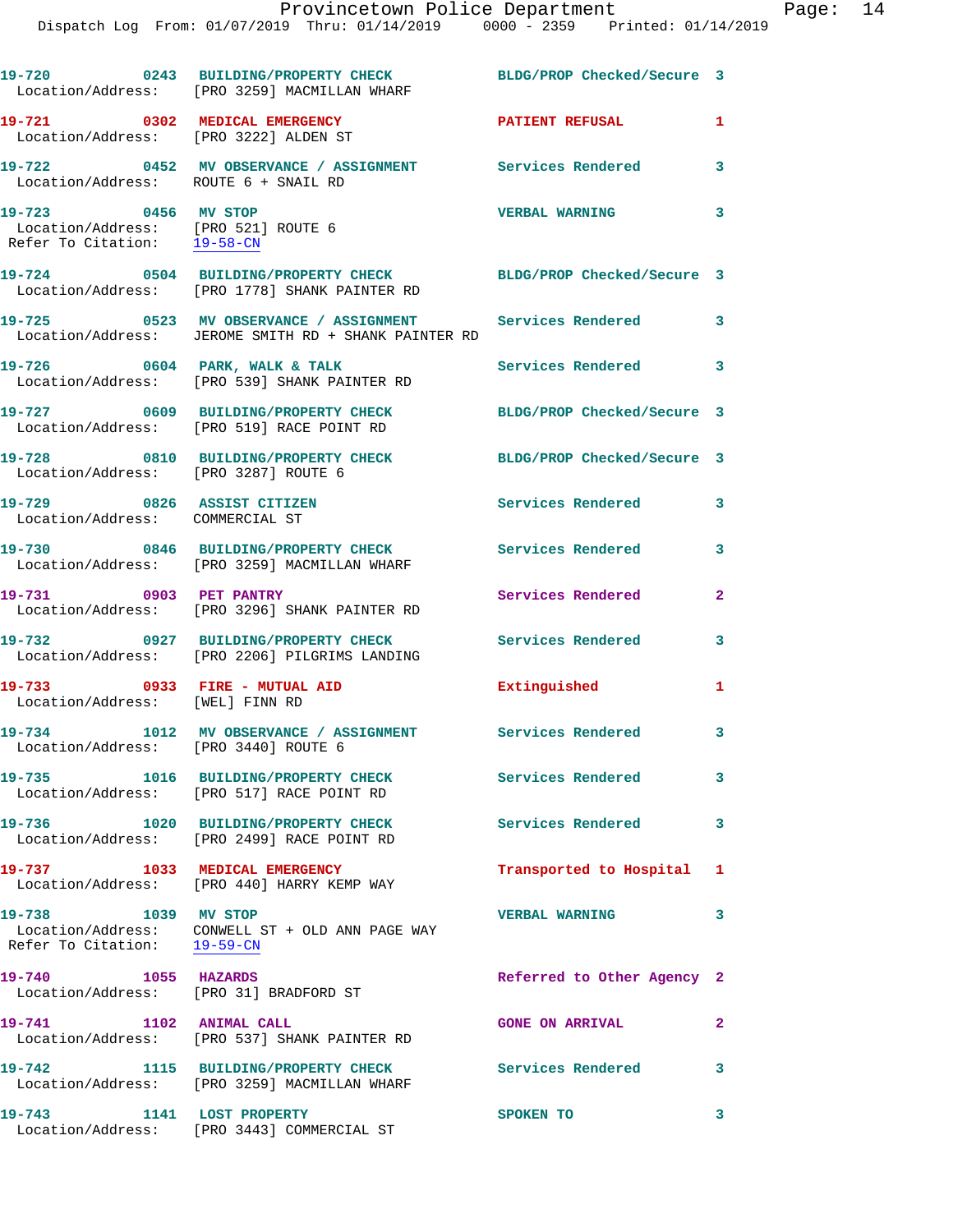| 19-744 1149 ANIMAL CALL                                                                      | Location/Address: [PRO 2149] COMMERCIAL ST                                                                                          | Services Rendered          | $\mathbf{2}$ |
|----------------------------------------------------------------------------------------------|-------------------------------------------------------------------------------------------------------------------------------------|----------------------------|--------------|
|                                                                                              | 19-745 1151 BUILDING/PROPERTY CHECK<br>Location/Address: [PRO 2977] COMMERCIAL ST                                                   | Services Rendered 3        |              |
|                                                                                              | 19-746 1157 PARKING COMPLAINT<br>Location/Address: [PRO 646] COMMERCIAL ST                                                          | SPOKEN TO                  | 3            |
| 19-748                                                                                       | 1205 MV OBSERVANCE / ASSIGNMENT Services Rendered 3<br>Location/Address: BRADFORD ST + RYDER ST                                     |                            |              |
|                                                                                              | 19-747 1210 MEDICAL EMERGENCY<br>Location/Address: [PRO 440] HARRY KEMP WAY                                                         | Transported to Hospital 1  |              |
| 19-749 1227 FOLLOW UP                                                                        | Location/Address: [PRO 2520] PRINCE ST                                                                                              | Services Rendered 2        |              |
|                                                                                              | 19-751 1417 MEDICAL EMERGENCY<br>Location/Address: [PRO 1215] COMMERCIAL ST                                                         | Transported to Hospital 1  |              |
| Location/Address: ROUTE 6 + SNAIL RD                                                         | 19-753 1518 MV OBSERVANCE / ASSIGNMENT Services Rendered 3                                                                          |                            |              |
| 19-754 1522 MV STOP                                                                          | Location/Address: [PRO 3317] CEMETERY RD                                                                                            | No Action Required 3       |              |
| 19-755 1525 MV STOP<br>Location/Address: [PRO 521] ROUTE 6<br>Refer To Citation: T1244271    |                                                                                                                                     | Citation / Warning Issue 3 |              |
|                                                                                              | 19-756 1601 BUILDING/PROPERTY CHECK Services Rendered 3<br>Location/Address: [PRO 2977] COMMERCIAL ST<br>Refer To Arrest: 18-248-AR |                            |              |
|                                                                                              | 19-757 1613 MV OBSERVANCE / ASSIGNMENT Services Rendered 3<br>Location/Address: SHANK PAINTER RD + PROVINCE RD                      |                            |              |
| 19-758 1635 MV STOP<br>Location/Address: [PRO 606] CONWELL ST<br>Refer To Citation: 19-60-CN |                                                                                                                                     | <b>VERBAL WARNING</b>      | 3            |
| 19-759 1639 MV HIT & RUN<br>Refer To Citation: T1244247<br>Refer To Accident: 19-3-AC        | Location/Address: [PRO 182] COMMERCIAL ST                                                                                           | Transported to Hospital 2  |              |
|                                                                                              | 19-760 1829 BUILDING/PROPERTY CHECK<br>Location/Address: [PRO 3165] RACE POINT RD                                                   | BLDG/PROP Checked/Secure 3 |              |
| Location/Address: TIN PAN ALLEY RD                                                           | 19-761 1832 BUILDING/PROPERTY CHECK                                                                                                 | Services Rendered          | 3            |
|                                                                                              | 19-762 1834 BUILDING/PROPERTY CHECK<br>Location/Address: [PRO 2540] RACE POINT RD                                                   | <b>Services Rendered</b>   | 3            |
|                                                                                              | 19-763 1839 BUILDING/PROPERTY CHECK<br>Location/Address: [PRO 2490] PROVINCELANDS RD                                                | <b>Services Rendered</b>   | 3            |
| 19-764 1957 MEDICAL EMERGENCY<br>Location/Address: [PRO 3222] ALDEN ST                       |                                                                                                                                     | Transported to Hospital 1  |              |
| Location/Address: SNAIL RD + ROUTE 6                                                         | 19-766 2127 MV OBSERVANCE / ASSIGNMENT Services Rendered                                                                            |                            | 3            |
| 19-768 2146 ALARM - GENERAL<br>Location/Address: STABLE PATH                                 |                                                                                                                                     | <b>Services Rendered</b>   | 1            |
| 19-770<br>Location/Address: [PRO 2479] ROUTE 6                                               | 2205 SERVICE CALL - POLICE                                                                                                          | Services Rendered          | 3            |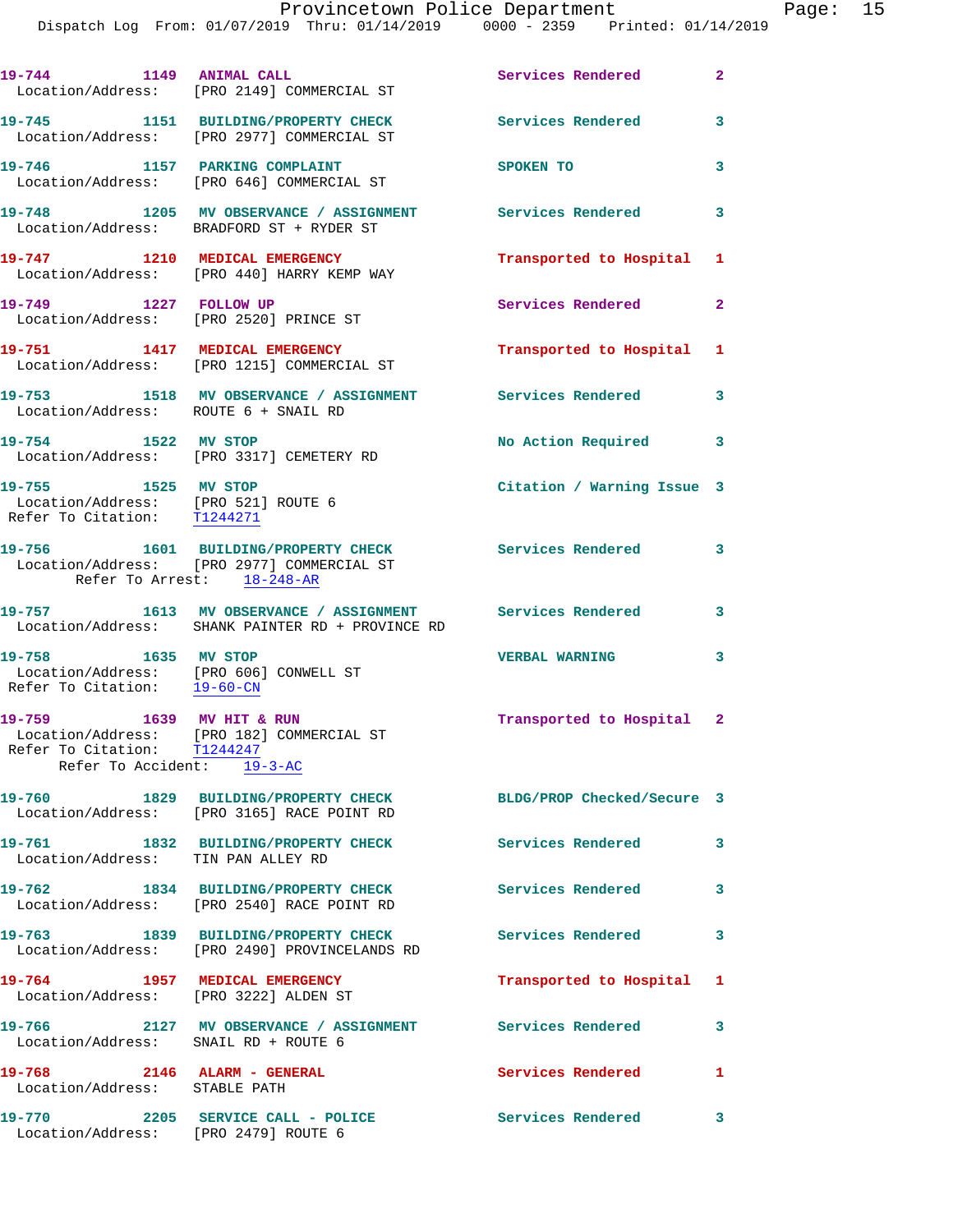**19-769 2206 BUILDING/PROPERTY CHECK BLDG/PROP Checked/Secure 3**  Location/Address: [PRO 2797] WILLOW DR **For Date: 01/13/2019 - Sunday**

**19-771 0018 BUILDING/PROPERTY CHECK Services Rendered 3**  Location/Address: [PRO 3163] WINTHROP ST **19-772 0034 BUILDING/PROPERTY CHECK Services Rendered 3**  Location/Address: [PRO 2977] COMMERCIAL ST **19-774 0049 MV OBSERVANCE / ASSIGNMENT No Action Required 3**  Location/Address: [PRO 2577] BRADFORD ST **19-775 0051 BAR CHECK No Action Required 3**  Location/Address: [PRO 399] COMMERCIAL ST 19-776 0058 BAR CHECK **No Action Required** 3 Location/Address: [PRO 3443] COMMERCIAL ST **19-777 0111 MV STOP VERBAL WARNING 3**  Location/Address: JOHNSON ST + BRADFORD ST Refer To Citation: 19-61-CN **19-778 0123 MV STOP VERBAL WARNING 3**  Location/Address: LAW ST + BRADFORD ST Refer To Citation: 19-62-CN **19-779 0229 MV OBSERVANCE / ASSIGNMENT Services Rendered 3**  Location/Address: [PRO 2521] ROUTE 6 **19-780 0308 BUILDING/PROPERTY CHECK BLDG/PROP Checked/Secure 3**  Location/Address: [PRO 517] RACE POINT RD **19-781 0314 BUILDING/PROPERTY CHECK BLDG/PROP Checked/Secure 3**  Location/Address: [PRO 516] RACE POINT RD **19-782 0337 BUILDING/PROPERTY CHECK BLDG/PROP Checked/Secure 3**  Location/Address: [PRO 515] RACE POINT RD **19-783 0544 MV OBSERVANCE / ASSIGNMENT No Action Required 3**  Location/Address: SHANK PAINTER RD **19-784 0549 BUILDING/PROPERTY CHECK BLDG/PROP Checked/Secure 3**  Location/Address: [PRO 99] COMMERCIAL ST **19-785 0812 BUILDING/PROPERTY CHECK Services Rendered 3**  Location/Address: [PRO 2493] BRADFORD ST **19-786 0816 BUILDING/PROPERTY CHECK Services Rendered 3**  Location/Address: [PRO 2494] BRADFORD ST **19-787 0818 BUILDING/PROPERTY CHECK Services Rendered 3**  Location/Address: [PRO 3430] COMMERCIAL ST **19-788 0835 BUILDING/PROPERTY CHECK Services Rendered 3**  Location/Address: [PRO 3259] MACMILLAN WHARF **19-789 0835 BUILDING/PROPERTY CHECK Services Rendered 3**  Location/Address: [PRO 3259] RYDER ST EXT **19-790 0856 BUILDING/PROPERTY CHECK Services Rendered 3**  Location/Address: [PRO 2977] COMMERCIAL ST **19-792 0916 MV OBSERVANCE / ASSIGNMENT Services Rendered 3**  Location/Address: [PRO 4136] BRADFORD ST **19-793 0933 BUILDING/PROPERTY CHECK Services Rendered 3**  Location/Address: [PRO 2540] RACE POINT RD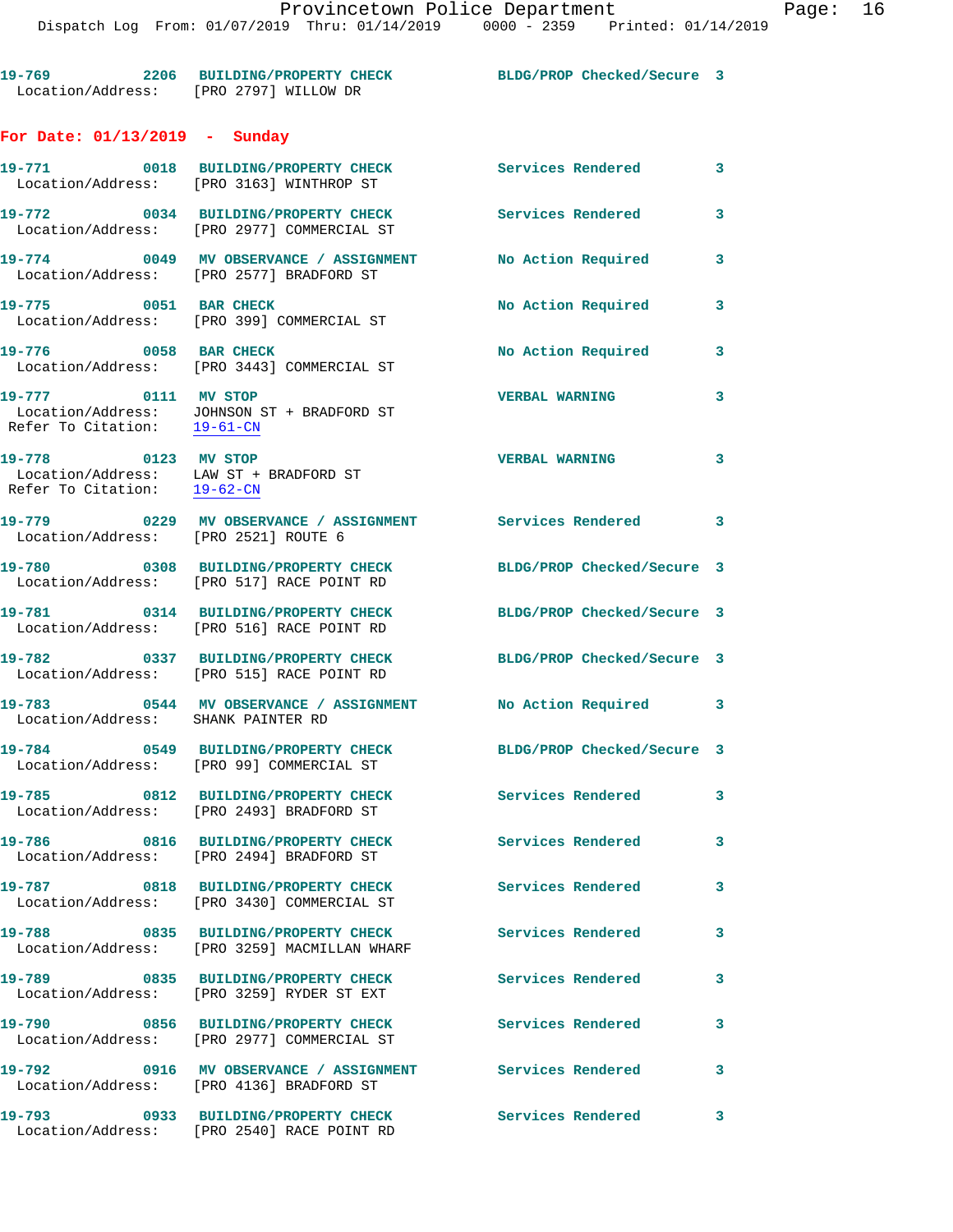|                                                                                              | 19-794 0940 PARK, WALK & TALK<br>Location/Address: [PRO 516] RACE POINT RD                                                    | Services Rendered          | 3              |
|----------------------------------------------------------------------------------------------|-------------------------------------------------------------------------------------------------------------------------------|----------------------------|----------------|
|                                                                                              | 19-795 1034 HARASSMENT / THREATS<br>Location/Address: [PRO 246] COMMERCIAL ST                                                 | SPOKEN TO                  | $\overline{2}$ |
|                                                                                              | 19-796      1139   MV OBSERVANCE / ASSIGNMENT       VERBAL WARNING<br>Location/Address:   BRADFORD ST EXT + TELEGRAPH HILL RD |                            | 3              |
| 19-797 1141 MV STOP<br>Refer To Citation: 19-63-CN                                           | Location/Address: [PRO 2478] BRADFORD ST                                                                                      | <b>VERBAL WARNING</b>      | 3              |
|                                                                                              | 19-799 1308 BUILDING/PROPERTY CHECK<br>Location/Address: [PRO 2489] BRADFORD ST                                               | Services Rendered          | 3              |
|                                                                                              | 19-800 1356 BUILDING/PROPERTY CHECK<br>Location/Address: [PRO 2540] RACE POINT RD                                             | <b>Services Rendered</b>   | 3              |
| Location/Address: STABLE PATH                                                                | 19-801 1424 BUILDING/PROPERTY CHECK                                                                                           | Services Rendered          | 3              |
|                                                                                              | 19-802 1430 MV OBSERVANCE / ASSIGNMENT Services Rendered<br>Location/Address: SHANK PAINTER RD + BROWNE ST                    |                            | 3              |
| 19-805 1632 PARK, WALK & TALK                                                                | Location/Address: [PRO 105] COMMERCIAL ST                                                                                     | <b>Services Rendered</b>   | 3              |
| Location/Address: [PRO 521] ROUTE 6                                                          | 19-806 1659 BUILDING/PROPERTY CHECK                                                                                           | Services Rendered          | 3              |
| 19-807 1712 MV STOP<br>Location/Address: [PRO 2479] ROUTE 6<br>Refer To Citation: $19-64-CN$ |                                                                                                                               | <b>VERBAL WARNING</b>      | 3              |
| 19-808 1731 MV STOP<br>Refer To Citation: 19-65-CN                                           | Location/Address: COMMERCIAL ST + CONANT ST                                                                                   | <b>VERBAL WARNING</b>      | 3              |
|                                                                                              | 19-809 2046 BUILDING/PROPERTY CHECK Services Rendered<br>Location/Address: [PRO 2490] PROVINCELANDS RD                        |                            | 3              |
| Location/Address: [PRO 2519] ROUTE 6                                                         | 19-810 2111 MV OBSERVANCE / ASSIGNMENT Services Rendered                                                                      |                            | 3              |
| 19-811                                                                                       | 2345 BUILDING/PROPERTY CHECK<br>Location/Address: [PRO 526] RYDER ST EXT                                                      | BLDG/PROP Checked/Secure 3 |                |
|                                                                                              | 19-812 2348 BUILDING/PROPERTY CHECK<br>Location/Address: [PRO 525] COMMERCIAL ST                                              | BLDG/PROP Checked/Secure 3 |                |
|                                                                                              | 19-813 2353 BUILDING/PROPERTY CHECK<br>Location/Address: [PRO 2493] BRADFORD ST                                               | <b>Services Rendered</b>   | 3              |
| 19-814                                                                                       | 2355 MV OBSERVANCE / ASSIGNMENT Services Rendered<br>Location/Address: SHANK PAINTER RD + BRADFORD ST                         |                            | 3              |
| For Date: $01/14/2019$ - Monday                                                              |                                                                                                                               |                            |                |
|                                                                                              | 19-816  0028 MV OBSERVANCE / ASSIGNMENT Services Rendered<br>Location/Address: [PRO 4136] BRADFORD ST                         |                            | 3              |
| Location/Address: CONWELL ST + ROUTE 6                                                       | 19-817 0044 MV OBSERVANCE / ASSIGNMENT                                                                                        | <b>Services Rendered</b>   | 3              |
| 19-818                                                                                       | 0052 BUILDING/PROPERTY CHECK<br>Location/Address: [PRO 2977] COMMERCIAL ST                                                    | <b>Services Rendered</b>   | 3              |

**19-819 0101 BUILDING/PROPERTY CHECK Services Rendered 3**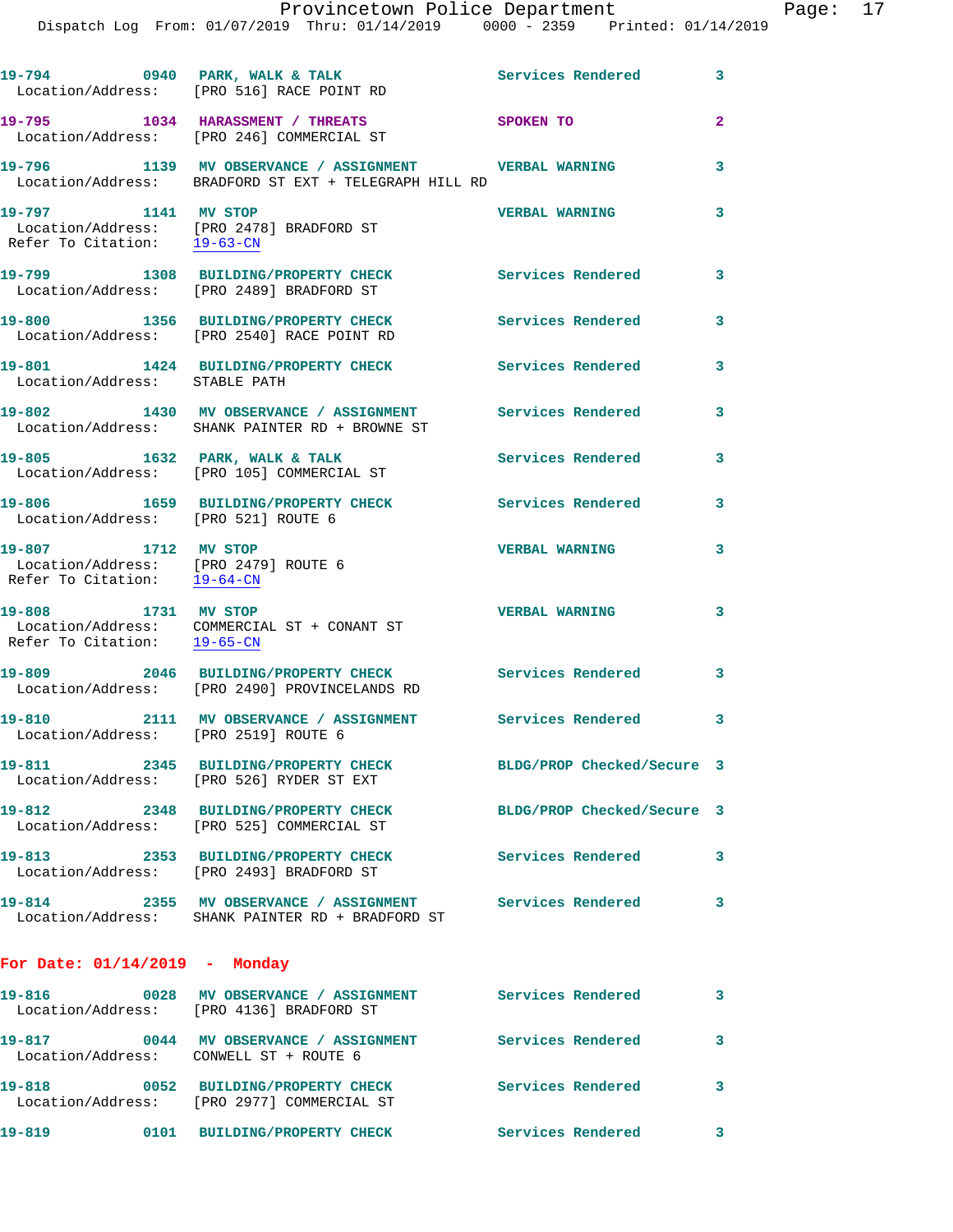|                                                    | Provincetown Police Department                                                                                  |                            |   |
|----------------------------------------------------|-----------------------------------------------------------------------------------------------------------------|----------------------------|---|
|                                                    | Dispatch Log From: 01/07/2019 Thru: 01/14/2019 0000 - 2359 Printed: 01/14/2019                                  |                            |   |
|                                                    | Location/Address: [PRO 516] RACE POINT RD                                                                       |                            |   |
|                                                    | 19-820 0114 BUILDING/PROPERTY CHECK<br>Location/Address: [PRO 515] RACE POINT RD                                | Services Rendered          | 3 |
|                                                    | 19-821 0116 BUILDING/PROPERTY CHECK<br>Location/Address: [PRO 517] RACE POINT RD                                | Services Rendered          | 3 |
|                                                    | 19-822 0118 BUILDING/PROPERTY CHECK<br>Location/Address: [PRO 2540] RACE POINT RD                               | <b>Services Rendered</b>   | 3 |
| Location/Address: [PRO 413] CONWELL ST             | 19-823 0121 BUILDING/PROPERTY CHECK                                                                             | BLDG/PROP Checked/Secure 3 |   |
|                                                    | 19-824 0141 BUILDING/PROPERTY CHECK<br>Location/Address: [PRO 3259] MACMILLAN WHARF                             | <b>Services Rendered</b>   | 3 |
|                                                    | 19-825 0241 MV OBSERVANCE / ASSIGNMENT Services Rendered<br>Location/Address: SHANK PAINTER RD + BROWNE ST      |                            | 3 |
| Location/Address: [PRO 521] ROUTE 6                | 19-826 0328 BUILDING/PROPERTY CHECK                                                                             | Services Rendered          | 3 |
|                                                    | 19-827 0517 BUILDING/PROPERTY CHECK Services Rendered<br>Location/Address: [PRO 4136] BRADFORD ST               |                            | 3 |
|                                                    | 19-828 0518 BUILDING/PROPERTY CHECK<br>Location/Address: [PRO 2489] BRADFORD ST                                 | <b>Services Rendered</b>   | 3 |
|                                                    | 19-829 0518 MV OBSERVANCE / ASSIGNMENT Services Rendered<br>Location/Address: BRADFORD ST + STANDISH ST         |                            | 3 |
| 19-830 0527 MV STOP<br>Refer To Citation: 19-66-CN | Location/Address: SHANK PAINTER RD + ROUTE 6                                                                    | <b>VERBAL WARNING</b>      | 3 |
|                                                    | 19-831 0601 BUILDING/PROPERTY CHECK Services Rendered<br>Location/Address: [PRO 2500] COMMERCIAL ST             |                            | 3 |
|                                                    | 19-832 0618 BUILDING/PROPERTY CHECK BLDG/PROP Checked/Secure 3<br>Location/Address: [PRO 3030] TIN PAN ALLEY RD |                            |   |
|                                                    | 19-833 0719 BUILDING/PROPERTY CHECK Services Rendered<br>Location/Address: [PRO 2481] TREMONT ST                |                            | 3 |
|                                                    | 19-834 0737 BUILDING/PROPERTY CHECK<br>Location/Address: [PRO 2494] BRADFORD ST                                 | <b>Services Rendered</b>   | 3 |
|                                                    | 19-835 0740 BUILDING/PROPERTY CHECK Services Rendered<br>Location/Address: [PRO 3430] COMMERCIAL ST             |                            | 3 |
| 19-836 0800 AT SCHOOL                              | Location/Address: [PRO 569] WINSLOW ST                                                                          | Services Rendered          | 3 |
|                                                    | 19-837 0834 BUILDING/PROPERTY CHECK<br>Location/Address: [PRO 3259] MACMILLAN WHARF                             | Services Rendered          | 3 |
|                                                    | 19-838 0838 PARK, WALK & TALK<br>Location/Address: [PRO 182] COMMERCIAL ST                                      | Services Rendered          | 3 |
| 19-840 0857 PARK, WALK & TALK                      | Location/Address: [PRO 530] SHANK PAINTER RD                                                                    | <b>Services Rendered</b>   | 3 |
|                                                    | 19-841 0858 MEDICAL EMERGENCY<br>Location/Address: [PRO 440] HARRY KEMP WAY                                     | Transported to Hospital    | 1 |
|                                                    | 19-843 0913 PARK, WALK & TALK<br>Location/Address: [PRO 1778] SHANK PAINTER RD                                  | <b>Services Rendered</b>   | 3 |
| 19-844                                             | 0922 BUILDING/PROPERTY CHECK Services Rendered                                                                  |                            | 3 |

Location/Address: [PRO 2483] COMMERCIAL ST